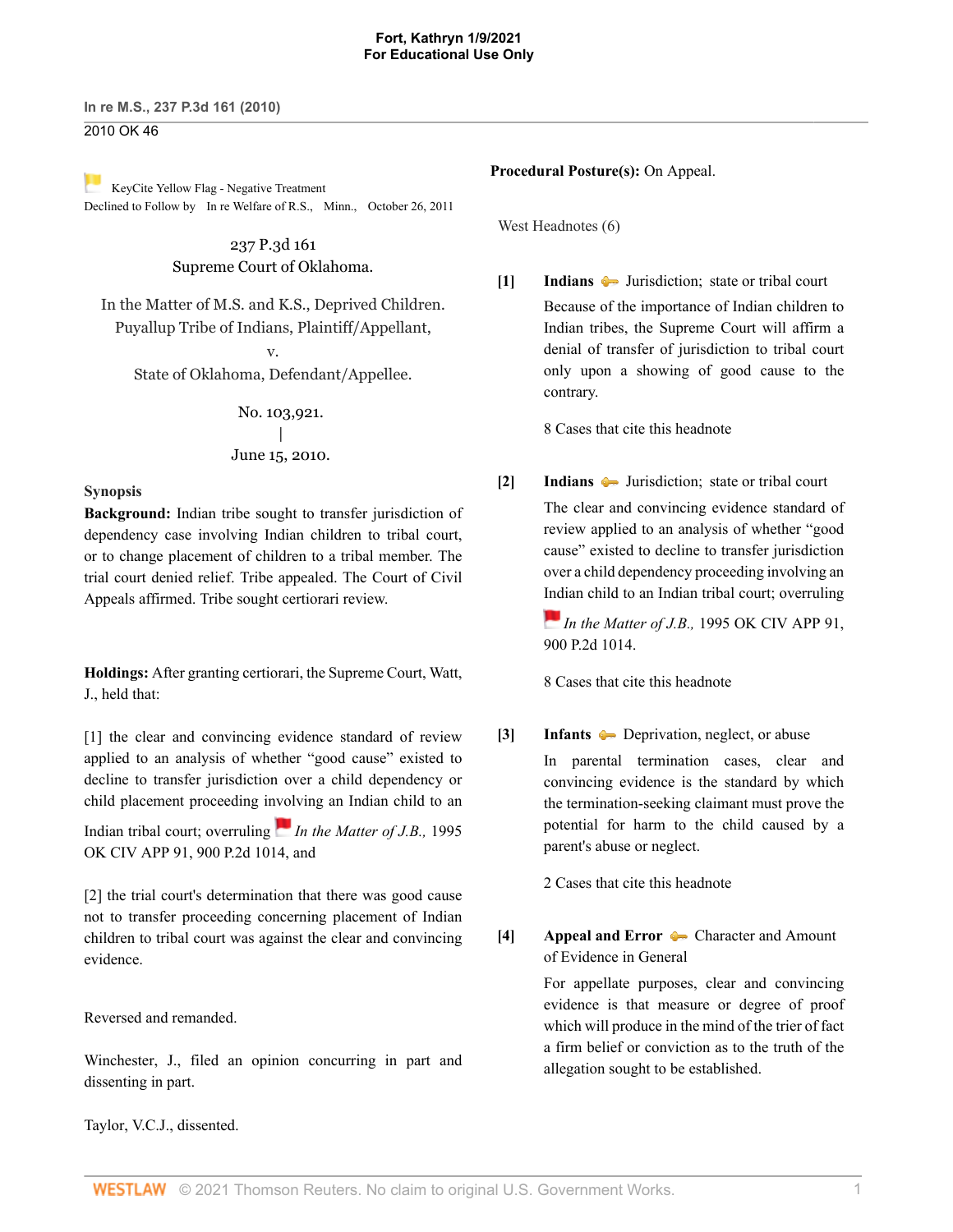### 2010 OK 46

<span id="page-1-0"></span>**[\[5\]](#page-5-0) [Indians](http://www.westlaw.com/Browse/Home/KeyNumber/209/View.html?docGuid=Ib90709ba78c911df9513e5d1d488c847&originationContext=document&vr=3.0&rs=cblt1.0&transitionType=DocumentItem&contextData=(sc.DocLink))**  $\blacktriangleright$  Jurisdiction; state or tribal court The trial court's determination that there was good cause not to transfer proceeding concerning placement of Indian children to tribal court was against the clear and convincing evidence; the State and the tribe had an agreement that if reunification efforts failed and the State sought termination of parental rights the State would place the children in an Indian foster home, tribe provided information as to two possible tribal placements for the children, the State sought to remove the children and foster parents filed an objection, the objection to removal was granted, and the tribe filed its petition to remove the action to tribal court no later than seven weeks after foster parents filed their objection to removal of the children. Indian Child Welfare Act of 1978,

§ 101(b), [25 U.S.C.A. § 1911\(b\).](http://www.westlaw.com/Link/Document/FullText?findType=L&pubNum=1000546&cite=25USCAS1911&originatingDoc=Ib90709ba78c911df9513e5d1d488c847&refType=RB&originationContext=document&vr=3.0&rs=cblt1.0&transitionType=DocumentItem&contextData=(sc.DocLink)#co_pp_a83b000018c76)

[10 Cases that cite this headnote](http://www.westlaw.com/Link/RelatedInformation/DocHeadnoteLink?docGuid=Ib90709ba78c911df9513e5d1d488c847&headnoteId=202230861800520180202230458&originationContext=document&vr=3.0&rs=cblt1.0&transitionType=CitingReferences&contextData=(sc.DocLink))

<span id="page-1-1"></span>**[\[6\]](#page-7-0) [Indians](http://www.westlaw.com/Browse/Home/KeyNumber/209/View.html?docGuid=Ib90709ba78c911df9513e5d1d488c847&originationContext=document&vr=3.0&rs=cblt1.0&transitionType=DocumentItem&contextData=(sc.DocLink))**  $\bullet$  **Jurisdiction**; **state or tribal court** Whether a motion to transfer jurisdiction to tribal court is timely is determined on a case-by-case basis.

[3 Cases that cite this headnote](http://www.westlaw.com/Link/RelatedInformation/DocHeadnoteLink?docGuid=Ib90709ba78c911df9513e5d1d488c847&headnoteId=202230861800620180202230458&originationContext=document&vr=3.0&rs=cblt1.0&transitionType=CitingReferences&contextData=(sc.DocLink))

# **\*162 ON WRIT OF CERTIORARI TO THE COURT OF CIVIL APPEALS, DIVISION 2**

¶ 0 The Puyallup Tribe of Indians moved to transfer jurisdiction of a case involving two Puyallup Tribe Indian children to tribal court or, in the alternative, to change placement to a tribal member after the termination of the parental rights of their parents. The trial court denied relief, finding "good cause" for denying transfer existed because of the length of time the State had exercised jurisdiction prior to the Tribe's motion, the relationships the children had developed and the relevant evidence located in Oklahoma. The Tribe appealed, and the Court of Civil Appeals affirmed. This Court previously granted certiorari.

**THE OPINION OF THE COURT OF CIVIL APPEALS IS VACATED; TRIAL COURT'S ORDER**

# **DENYING MOTION TO TRANSFER JURISDICTION IS REVERSED; REMANDED TO THE TRIAL COURT FOR FURTHER PROCEEDINGS IN ACCORDANCE WITH THE VIEWS EXPRESSED IN THIS OPINION.**

### **Attorneys and Law Firms**

[Michael E. Yeksavich](http://www.westlaw.com/Link/Document/FullText?findType=h&pubNum=176284&cite=0296164801&originatingDoc=Ib90709ba78c911df9513e5d1d488c847&refType=RQ&originationContext=document&vr=3.0&rs=cblt1.0&transitionType=DocumentItem&contextData=(sc.DocLink)), Yeksavich Law Office, Tulsa, OK, and [Debra W. McCormick](http://www.westlaw.com/Link/Document/FullText?findType=h&pubNum=176284&cite=0329685401&originatingDoc=Ib90709ba78c911df9513e5d1d488c847&refType=RQ&originationContext=document&vr=3.0&rs=cblt1.0&transitionType=DocumentItem&contextData=(sc.DocLink)), [Eugene K. Bertman](http://www.westlaw.com/Link/Document/FullText?findType=h&pubNum=176284&cite=0325644101&originatingDoc=Ib90709ba78c911df9513e5d1d488c847&refType=RQ&originationContext=document&vr=3.0&rs=cblt1.0&transitionType=DocumentItem&contextData=(sc.DocLink)), [Jennifer McBee,](http://www.westlaw.com/Link/Document/FullText?findType=h&pubNum=176284&cite=0325643301&originatingDoc=Ib90709ba78c911df9513e5d1d488c847&refType=RQ&originationContext=document&vr=3.0&rs=cblt1.0&transitionType=DocumentItem&contextData=(sc.DocLink)) Rubenstein McCormick & Pitts, P.L.L.C., Edmond, OK, for Appellant.

[Jerry S. Moore,](http://www.westlaw.com/Link/Document/FullText?findType=h&pubNum=176284&cite=0258086201&originatingDoc=Ib90709ba78c911df9513e5d1d488c847&refType=RQ&originationContext=document&vr=3.0&rs=cblt1.0&transitionType=DocumentItem&contextData=(sc.DocLink)) District Attorney, [Gary Huggins](http://www.westlaw.com/Link/Document/FullText?findType=h&pubNum=176284&cite=0221227901&originatingDoc=Ib90709ba78c911df9513e5d1d488c847&refType=RQ&originationContext=document&vr=3.0&rs=cblt1.0&transitionType=DocumentItem&contextData=(sc.DocLink)), Assistant District Attorney, [Michael J. Spychalski](http://www.westlaw.com/Link/Document/FullText?findType=h&pubNum=176284&cite=0463014201&originatingDoc=Ib90709ba78c911df9513e5d1d488c847&refType=RQ&originationContext=document&vr=3.0&rs=cblt1.0&transitionType=DocumentItem&contextData=(sc.DocLink)), Assistant District Attorney, Wagoner, OK, for Appellee.

[Amy B. McFarland,](http://www.westlaw.com/Link/Document/FullText?findType=h&pubNum=176284&cite=0299623701&originatingDoc=Ib90709ba78c911df9513e5d1d488c847&refType=RQ&originationContext=document&vr=3.0&rs=cblt1.0&transitionType=DocumentItem&contextData=(sc.DocLink)) Wagoner, OK, for Minor Children.

## **\*163** *OPINION*

[WATT,](http://www.westlaw.com/Link/Document/FullText?findType=h&pubNum=176284&cite=0176177301&originatingDoc=Ib90709ba78c911df9513e5d1d488c847&refType=RQ&originationContext=document&vr=3.0&rs=cblt1.0&transitionType=DocumentItem&contextData=(sc.DocLink)) J.:

¶ 1 In this case we consider a jurisdictional dispute between the tribal court of the Puyallup Tribe of Indians and the courts of this state involving the placement of two Indian children, M.S. and K.S. We previously granted certiorari. We reverse and remand.

## <span id="page-1-2"></span>**FACTS**

¶ 2 This case began as a deprived child proceeding in August, 2004, when an emergency petition was filed by the State of Oklahoma, ex rel. Department of Human Services, to remove M.S. and K.S. ("the children"), and their two older half-siblings, A.H. and K.H., from their parents' home. M.S. and K.S. are registered members of the Puyallup Tribe of Indians (the Tribe), as is their father. All of the children have the same mother, who is of Cherokee descent, but the two older children have a different father. All four children were placed in a foster home together, but the oldest child, A.H., an enrolled Cherokee member, moved to Texas to live with her biological father. M.S. and K.S. remained in the foster home with their older brother, K.H., also a Cherokee member,  $<sup>1</sup>$  $<sup>1</sup>$  $<sup>1</sup>$ </sup> for approximately two years. On June 21, 2006, the parental rights of M.S.'s and K.S.'s parents were terminated. The Tribe then filed a petition to transfer the case to its tribal court in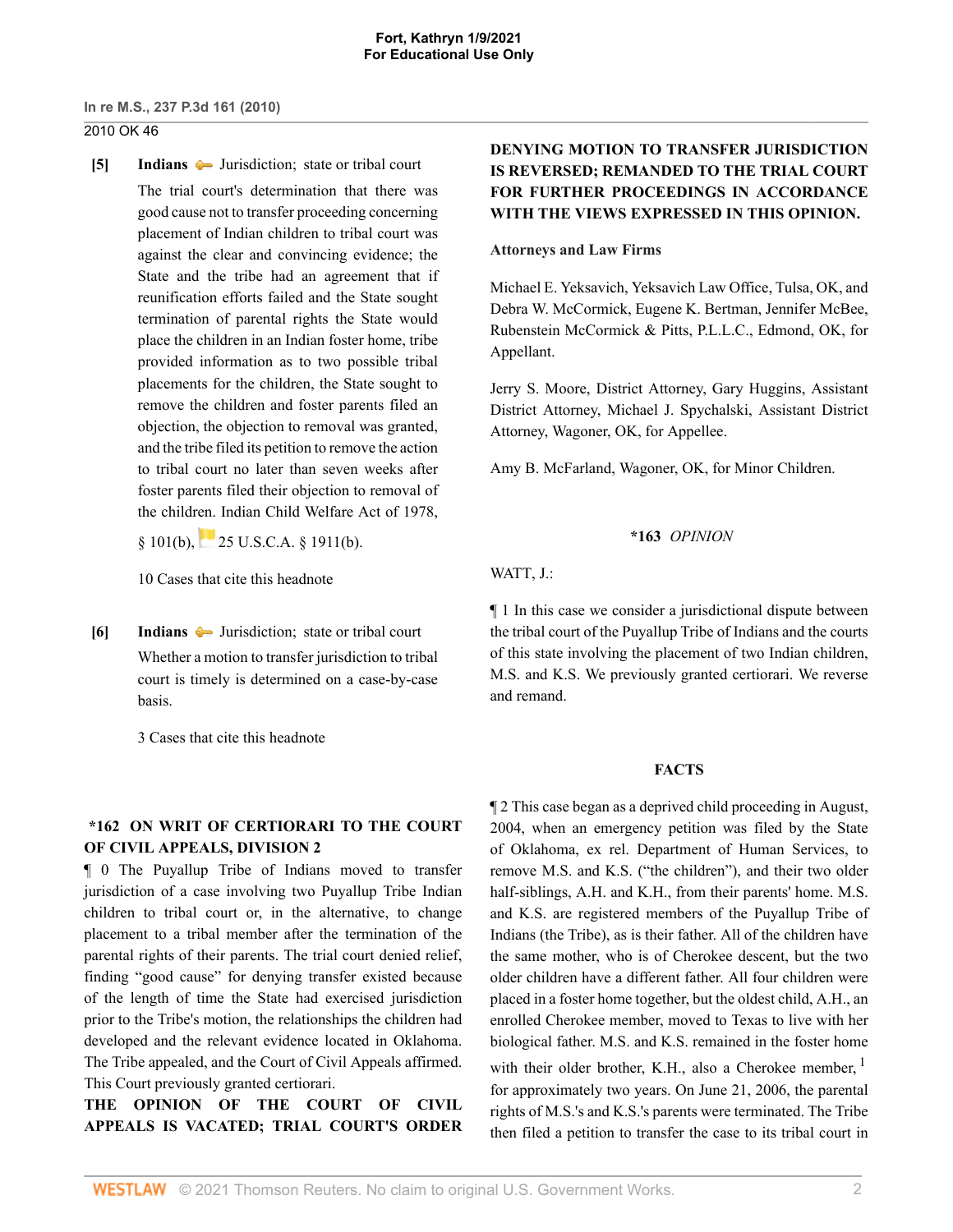2010 OK 46 Tacoma, Washington, or alternatively, for placement of M.S. and K.S. with their great aunt in Florida, in compliance with the placement preferences in subchapter one of t[he I](https://1.next.westlaw.com/Link/RelatedInformation/Flag?documentGuid=NAFA8E4F0A53911D88BD68431AAB79FF6&transitionType=InlineKeyCiteFlags&originationContext=docHeaderFlag&Rank=0&contextData=(sc.DocLink) )ndian Child Welfare Act (ICWA), [25 U.S.C. §§ 1901–](http://www.westlaw.com/Link/Document/FullText?findType=L&pubNum=1000546&cite=25USCAS1901&originatingDoc=Ib90709ba78c911df9513e5d1d488c847&refType=LQ&originationContext=document&vr=3.0&rs=cblt1.0&transitionType=DocumentItem&contextData=(sc.DocLink)) [1923](http://www.westlaw.com/Link/Document/FullText?findType=L&pubNum=1000546&cite=25USCAS1923&originatingDoc=Ib90709ba78c911df9513e5d1d488c847&refType=LQ&originationContext=document&vr=3.0&rs=cblt1.0&transitionType=DocumentItem&contextData=(sc.DocLink)), specifically  $\sim 25$  $\sim 25$  $\sim 25$  U.S.C. § 1915(b).<sup>2</sup> The trial court denied its requests, and the Tribe appealed. The Court of Civil Appeals ("COCA") affirmed.

¶ 3 The foster parents (the Simmons) have expressed an interest in adopting K.H., M.S. and K.S., although no petition for adoption had been filed as to M.S. and K.S. at the time this appeal was commenced on October 26, 2006. During the pendency of this appeal, M.S. and K.S. were placed with their great aunt in Tampa, Florida. [3](#page-9-2)

<span id="page-2-1"></span>¶ 4 After the termination case concluded, the State gave notice to the Simmons of a change in placement. The Simmons filed an objection to removal of the children from their home and requested a hearing. Notice of the hearing was not sent to the Tribe. Although it learned of the hearing, it complains it did not have time to file a written response. After the Simmons' objection to removal was sustained, the court considered the Tribe's motions for transfer and change of placement. After a hearing on September 21, 2006, the trial court denied the Tribe's requested relief. In its September 28, 2006, Order Overruling Petition to Transfer to Tribal Court and Overruling Motion for Placement, the trial court held:

> **\*164** There is good cause for the Court to decline to transfer jurisdiction to the Puyallup Tribe due to the length of time that the State of Oklahoma has exercised jurisdiction prior to the tribe's motion and the relationships established between the children and their foster parents, their attorney, their CASA, DHS social workers, and medical providers. Furthermore, most relevant evidence regarding the children is located in the State of Oklahoma.

¶ 5 The Tribe's alternative Motion for Placement, in which the Tribe requested placement with the children's biological great aunt residing in Florida, a Puyallup tribal member, was overruled in the same order.

<span id="page-2-0"></span>¶ 6 At issue in this case is whether COCA correctly interpreted the ICWA when it affirmed the trial court's order denying the Tribe's motion to transfer jurisdiction to tribal court and its alternative motion for relative placement during the pre-adoption stage of these proceedings. We hold COCA erred: (a) by interpreting the ICWA to preclude tribal court jurisdiction after the parental rights to two Indian children were terminated, (b) by finding "good cause" not to transfer, and (c) by failing to use the "clear and convincing" evidence standard in its review of the trial court's finding of "good cause" to deny the Tribe's requests. We previously granted the Tribe's petition for certiorari. We reverse and remand.

### <span id="page-2-2"></span>**JURISDICTION**

¶ 7 For purposes of the ICWA, tribal courts have exclusive jurisdiction over "child custody proceedings" involving [Ind](https://1.next.westlaw.com/Link/RelatedInformation/Flag?documentGuid=I31940ed49c2511d9bdd1cfdd544ca3a4&transitionType=InlineKeyCiteFlags&originationContext=docHeaderFlag&Rank=0&contextData=(sc.DocLink) )ian children who are domiciled within the reservation. See *[Mississippi Band of Choctaw Indians v. Holyfield,](http://www.westlaw.com/Link/Document/FullText?findType=Y&serNum=1989048372&pubNum=0000708&originatingDoc=Ib90709ba78c911df9513e5d1d488c847&refType=RP&originationContext=document&vr=3.0&rs=cblt1.0&transitionType=DocumentItem&contextData=(sc.DocLink))* 490 [U.S. 30, 109 S.Ct. 1597, 104 L.Ed.2d 29 \(1989\)](http://www.westlaw.com/Link/Document/FullText?findType=Y&serNum=1989048372&pubNum=0000708&originatingDoc=Ib90709ba78c911df9513e5d1d488c847&refType=RP&originationContext=document&vr=3.0&rs=cblt1.0&transitionType=DocumentItem&contextData=(sc.DocLink)) (*[Holyfield](http://www.westlaw.com/Link/Document/FullText?findType=Y&serNum=1989048372&originatingDoc=Ib90709ba78c911df9513e5d1d488c847&refType=RP&originationContext=document&vr=3.0&rs=cblt1.0&transitionType=DocumentItem&contextData=(sc.DocLink))* [\);](http://www.westlaw.com/Link/Document/FullText?findType=Y&serNum=1989048372&originatingDoc=Ib90709ba78c911df9513e5d1d488c847&refType=RP&originationContext=document&vr=3.0&rs=cblt1.0&transitionType=DocumentItem&contextData=(sc.DocLink))  $\sim$  [25 U.S.C. § 1911\(a\)](http://www.westlaw.com/Link/Document/FullText?findType=L&pubNum=1000546&cite=25USCAS1911&originatingDoc=Ib90709ba78c911df9513e5d1d488c847&refType=RB&originationContext=document&vr=3.0&rs=cblt1.0&transitionType=DocumentItem&contextData=(sc.DocLink)#co_pp_8b3b0000958a4) of the ICWA.<sup>[4](#page-9-3)</sup> Indian children of parents domiciled on the reservation are also considered domiciled on the reservation. This was the Court's holding, although the parents tried to avoid the [ICW](https://1.next.westlaw.com/Link/RelatedInformation/Flag?documentGuid=I31940ed49c2511d9bdd1cfdd544ca3a4&transitionType=InlineKeyCiteFlags&originationContext=docHeaderFlag&Rank=0&contextData=(sc.DocLink) )A by going off the reservation for the child's birth. *[Holyfield,](http://www.westlaw.com/Link/Document/FullText?findType=Y&serNum=1989048372&pubNum=708&originatingDoc=Ib90709ba78c911df9513e5d1d488c847&refType=RP&fi=co_pp_sp_708_1608&originationContext=document&vr=3.0&rs=cblt1.0&transitionType=DocumentItem&contextData=(sc.DocLink)#co_pp_sp_708_1608)* 490 [U.S. 30, 48–49, 109 S.Ct. 1597, 1608.](http://www.westlaw.com/Link/Document/FullText?findType=Y&serNum=1989048372&pubNum=708&originatingDoc=Ib90709ba78c911df9513e5d1d488c847&refType=RP&fi=co_pp_sp_708_1608&originationContext=document&vr=3.0&rs=cblt1.0&transitionType=DocumentItem&contextData=(sc.DocLink)#co_pp_sp_708_1608) Thus, because Indian children born off the reservation were considered domiciled on the reservation, the tribal court had exclusive jurisdiction [of](https://1.next.westlaw.com/Link/RelatedInformation/Flag?documentGuid=I31940ed49c2511d9bdd1cfdd544ca3a4&transitionType=InlineKeyCiteFlags&originationContext=docHeaderFlag&Rank=0&contextData=(sc.DocLink) ) a voluntary adoption by non-Indian adoptive parents.

*Holyfield,* [490 U.S. 30, 49, 109 S.Ct. 1597, 1609.](http://www.westlaw.com/Link/Document/FullText?findType=Y&serNum=1989048372&pubNum=0000708&originatingDoc=Ib90709ba78c911df9513e5d1d488c847&refType=RP&fi=co_pp_sp_708_1609&originationContext=document&vr=3.0&rs=cblt1.0&transitionType=DocumentItem&contextData=(sc.DocLink)#co_pp_sp_708_1609)

¶ 8 In contrast to the present case, it is undisputed that neither M.S., K.S., nor their parents, resided on the reservation.

<span id="page-2-3"></span>We must therefore consider  $\sim 25$  $\sim 25$  U.S.C. § 1911(b)<sup>5</sup> which concerns jurisdiction over "child custody proceedings" for non-domiciliary Indian children. The Tribe contends transfer to tribal court may occur in this case, absent good cause to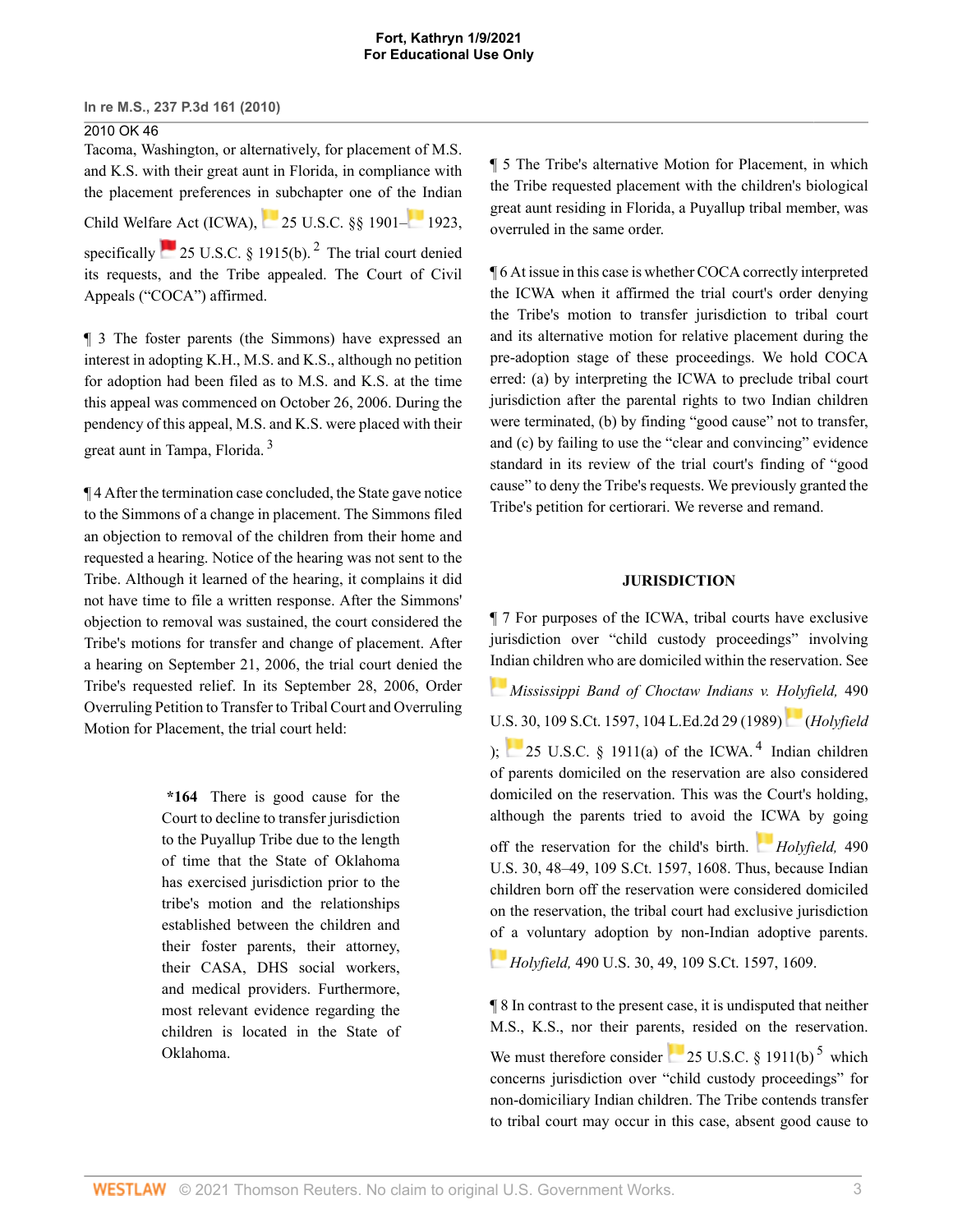#### **Fort, Kathryn 1/9/2021 For Educational Use Only**

#### **In re M.S., 237 P.3d 161 (2010)**

## 2010 OK 46

the contrary. The State responds that although **[§ 1911\(a\)](http://www.westlaw.com/Link/Document/FullText?findType=L&pubNum=1000546&cite=25USCAS1911&originatingDoc=Ib90709ba78c911df9513e5d1d488c847&refType=RB&originationContext=document&vr=3.0&rs=cblt1.0&transitionType=DocumentItem&contextData=(sc.DocLink)#co_pp_8b3b0000958a4)** applies to "*any* chi[ld c](https://1.next.westlaw.com/Link/RelatedInformation/Flag?documentGuid=NB212B900A53911D88BD68431AAB79FF6&transitionType=InlineKeyCiteFlags&originationContext=docHeaderFlag&Rank=0&contextData=(sc.DocLink) )ustody proceeding" <sup>[6](#page-10-1)</sup> involving an

**\*165** Indian child, **[§ 1911\(b\)](http://www.westlaw.com/Link/Document/FullText?findType=L&pubNum=1000546&cite=25USCAS1911&originatingDoc=Ib90709ba78c911df9513e5d1d488c847&refType=RB&originationContext=document&vr=3.0&rs=cblt1.0&transitionType=DocumentItem&contextData=(sc.DocLink)#co_pp_a83b000018c76)** applies only to transfers of "foster care placement" or "termination of parental rights" proceedings. [emphasis added]

¶ 9 The trial court's denial of transfer to tribal court was based on its findings of "good cause to the contrary," as noted above, but not because the Tribe's transfer request came after the termination proceeding ended. However, in support of the trial court's judgment, the State argued on appeal that because the Tribe did not move to transfer this case to tribal court at the time of the foster care placement or termination of parental [righ](https://1.next.westlaw.com/Link/RelatedInformation/Flag?documentGuid=NB212B900A53911D88BD68431AAB79FF6&transitionType=InlineKeyCiteFlags&originationContext=docHeaderFlag&Rank=0&contextData=(sc.DocLink) )ts proceedings, transfer was not required or allowed under

[§ 1911\(b\).](http://www.westlaw.com/Link/Document/FullText?findType=L&pubNum=1000546&cite=25USCAS1911&originatingDoc=Ib90709ba78c911df9513e5d1d488c847&refType=RB&originationContext=document&vr=3.0&rs=cblt1.0&transitionType=DocumentItem&contextData=(sc.DocLink)#co_pp_a83b000018c76) COCA agreed.

¶ 10 The record indicates the timeliness of the motion to transfer jurisdiction was not raised in the trial court but was first raised on appeal. The Tribe argued it could not be considered. COCA held that if the Tribe, **as the Appellant,** had raised an issue for reversal for the first time on appeal, consideration of it would be foreclosed, but that an **Appellee** is free to raise an argument which [prov](https://1.next.westlaw.com/Link/RelatedInformation/Flag?documentGuid=Ie85649bff57811d9bf60c1d57ebc853e&transitionType=InlineKeyCiteFlags&originationContext=docHeaderFlag&Rank=0&contextData=(sc.DocLink) )ides an additional

reason to affirm the judgment, citing *[McMinn v. City of](http://www.westlaw.com/Link/Document/FullText?findType=Y&serNum=1997252466&pubNum=0000661&originatingDoc=Ib90709ba78c911df9513e5d1d488c847&refType=RP&originationContext=document&vr=3.0&rs=cblt1.0&transitionType=DocumentItem&contextData=(sc.DocLink)) Oklahoma City,* [1997 OK 154, 952 P.2d 517.](http://www.westlaw.com/Link/Document/FullText?findType=Y&serNum=1997252466&pubNum=0000661&originatingDoc=Ib90709ba78c911df9513e5d1d488c847&refType=RP&originationContext=document&vr=3.0&rs=cblt1.0&transitionType=DocumentItem&contextData=(sc.DocLink))

¶ 11 Regardless of the trial court's reasoning, COCA's construction of  $\frac{1}{8}$  1911(b) constitutes a question of law which affects the intent and purpose of the ICWA. COCA's opinion also denies tribal court jurisdiction over an ICWA proceeding involving two members of its tribe, in favor of Oklahoma courts. It therefore affects our jurisdiction, as well.

#### a. Purpose of the ICWA

 $\P$ 12 At issue then is whether  $\S$  1911(b) should be construed so narrowly and whether this construction complies with Congressional intent and the purpose of the ICWA. In arguing thatthe specific inclusion in  $\frac{1}{8}$  1911(b) of only "foster care placement" and "termination of parental rights" proceedings indicates an intent to exclude transfers of the other "child custody proceedings" defined by 25 U.S.C.  $\S$  1903,  $^7$  $^7$ 

<span id="page-3-0"></span>the State promotes the rule of "*expressio unius est exclusio alterius,*" i.e., the mention of one thing in a statute implies exclusion of something else. See gen., *[Spiers v. Magnolia](http://www.westlaw.com/Link/Document/FullText?findType=Y&serNum=1952113997&pubNum=661&originatingDoc=Ib90709ba78c911df9513e5d1d488c847&refType=RP&fi=co_pp_sp_661_856&originationContext=document&vr=3.0&rs=cblt1.0&transitionType=DocumentItem&contextData=(sc.DocLink)#co_pp_sp_661_856) Petroleum Co.,* [1951 OK 276, ¶ 21, 206 Okla. 510, 244 P.2d](http://www.westlaw.com/Link/Document/FullText?findType=Y&serNum=1952113997&pubNum=661&originatingDoc=Ib90709ba78c911df9513e5d1d488c847&refType=RP&fi=co_pp_sp_661_856&originationContext=document&vr=3.0&rs=cblt1.0&transitionType=DocumentItem&contextData=(sc.DocLink)#co_pp_sp_661_856) [852, 856.](http://www.westlaw.com/Link/Document/FullText?findType=Y&serNum=1952113997&pubNum=661&originatingDoc=Ib90709ba78c911df9513e5d1d488c847&refType=RP&fi=co_pp_sp_661_856&originationContext=document&vr=3.0&rs=cblt1.0&transitionType=DocumentItem&contextData=(sc.DocLink)#co_pp_sp_661_856) However, the rule should be applied only as an aid in arriving at intention and should never be followed when doing so would override the intended purpose of the act. *[Public](http://www.westlaw.com/Link/Document/FullText?findType=Y&serNum=1992202622&pubNum=661&originatingDoc=Ib90709ba78c911df9513e5d1d488c847&refType=RP&originationContext=document&vr=3.0&rs=cblt1.0&transitionType=DocumentItem&contextData=(sc.DocLink)) [Service Company of Oklahoma v. State ex rel. Corporation](http://www.westlaw.com/Link/Document/FullText?findType=Y&serNum=1992202622&pubNum=661&originatingDoc=Ib90709ba78c911df9513e5d1d488c847&refType=RP&originationContext=document&vr=3.0&rs=cblt1.0&transitionType=DocumentItem&contextData=(sc.DocLink)) Commission,* [1992 OK 153, 842 P.2d 750.](http://www.westlaw.com/Link/Document/FullText?findType=Y&serNum=1992202622&pubNum=661&originatingDoc=Ib90709ba78c911df9513e5d1d488c847&refType=RP&originationContext=document&vr=3.0&rs=cblt1.0&transitionType=DocumentItem&contextData=(sc.DocLink)) COCA agreed with the State that a transfer to tribal court at the "preadoptive

placement" stage was precluded because  $\frac{1}{8}$  1911(b) does

not mention it. We acknowledge  $\frac{1}{2}$  \$ 1911(b) mentions transfers of only "foster care placement" and "termination of parental rights" proceedings "in the absence of good cause to the contrary...." We must therefore determine whether Congress intended to *exclude* transfers of "pre-adoptive placement" and "adoptive placement" proceedings to tribal court. [8](#page-10-3)

<span id="page-3-2"></span>¶ 13 We must read [§ 1911\(b\)](http://www.westlaw.com/Link/Document/FullText?findType=L&pubNum=1000546&cite=25USCAS1911&originatingDoc=Ib90709ba78c911df9513e5d1d488c847&refType=RB&originationContext=document&vr=3.0&rs=cblt1.0&transitionType=DocumentItem&contextData=(sc.DocLink)#co_pp_a83b000018c76) as it is written. The court "shall transfer" foster care placement and termination of parental rights proceedings absent objections and a showing of good cause to the contrary. Reading what **is** contained in the statute, however, does not require us to read into the statute what **is not** there, i.e., that transfers may **only be granted** if requested before a termination of parental rights proceeding is concluded.

<span id="page-3-3"></span>¶ 14 When considering the ICWA as a whole, as we must, we first look to the Congressional declaration of policy stated in  $\sim$  [25 U.S.C. § 1902](http://www.westlaw.com/Link/Document/FullText?findType=L&pubNum=1000546&cite=25USCAS1902&originatingDoc=Ib90709ba78c911df9513e5d1d488c847&refType=LQ&originationContext=document&vr=3.0&rs=cblt1.0&transitionType=DocumentItem&contextData=(sc.DocLink)),  $\frac{9}{9}$  $\frac{9}{9}$  $\frac{9}{9}$  i.e., the protection of the best **\*166** interests of Indian children, the stability and security of Indian tribes and families, and the preservation of Indian values and culture **to be reflected in the placement of Indian children in foster and adoptive homes.** [emphasis added] The Supreme Court considered this statement of policy and purpose in *Holyfield* upon determining that Congress did not intend to rely on state law for the definition of "domicile":

<span id="page-3-1"></span>[I]t is clear from the very text of the ICWA, not to mention its legislative history and the hearings that led to its enactment, that Congress was concerned with rights of Indian families and Indian communities vis-a-vis state authorities. [footnote omitted] More specifically, its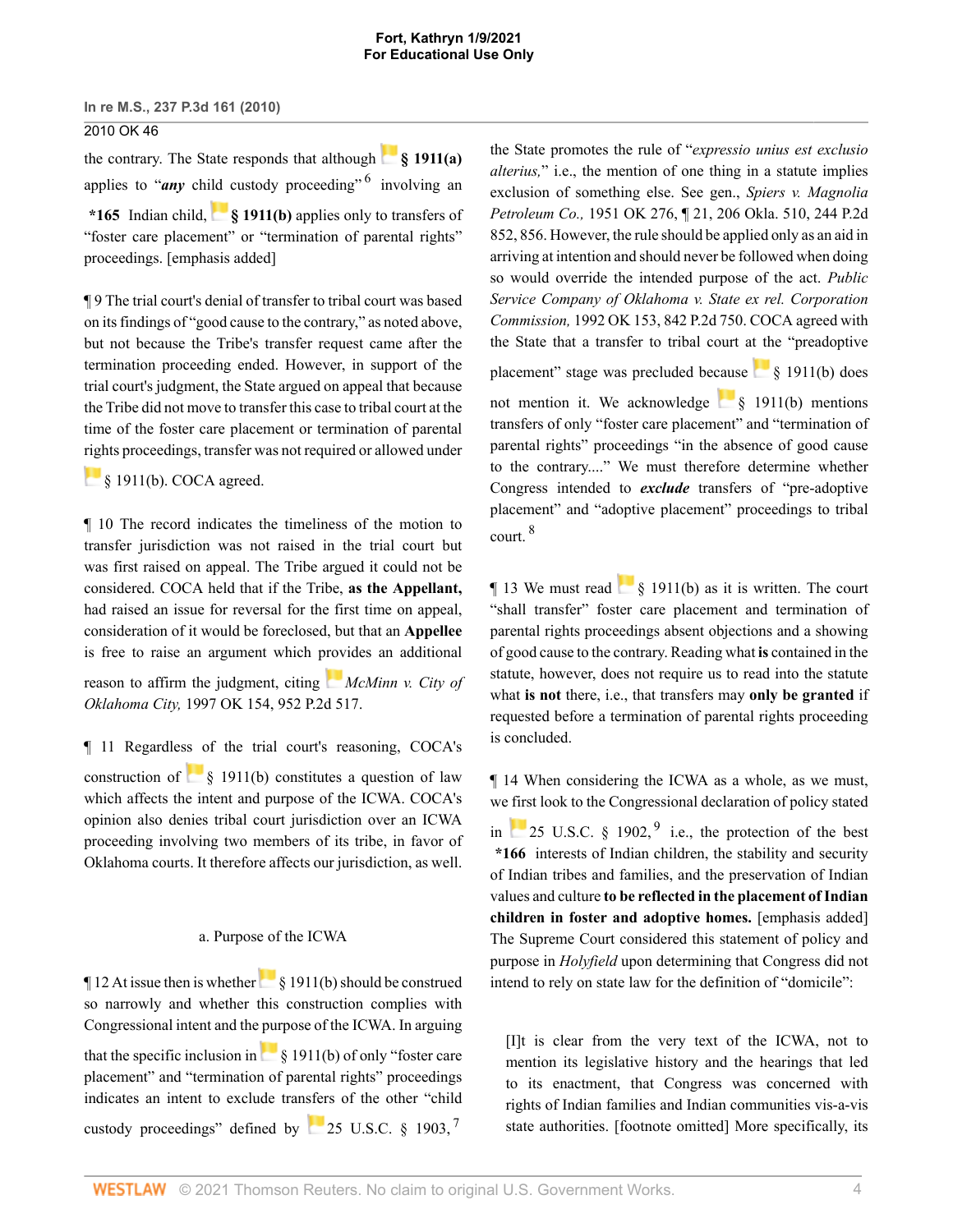### 2010 OK 46

purpose was, in part, to make clear that in certain situations the state courts did *not* have jurisdiction over child custody proceedings. Indeed, the congressional findings that are a part of the statute demonstrate that Congress perceived the States and their courts as partly responsible for the problem [it in](https://1.next.westlaw.com/Link/RelatedInformation/Flag?documentGuid=I31940ed49c2511d9bdd1cfdd544ca3a4&transitionType=InlineKeyCiteFlags&originationContext=docHeaderFlag&Rank=0&contextData=(sc.DocLink) )tended to correct.

[490 U.S. at 44–45, 109 S.Ct. at 1606](http://www.westlaw.com/Link/Document/FullText?findType=Y&serNum=1989048372&pubNum=0000708&originatingDoc=Ib90709ba78c911df9513e5d1d488c847&refType=RP&fi=co_pp_sp_708_1606&originationContext=document&vr=3.0&rs=cblt1.0&transitionType=DocumentItem&contextData=(sc.DocLink)#co_pp_sp_708_1606) [emphasis in original]. In a footnote accompanying the above text, the Court stated:

> This conclusion in inescapable from a reading of the entire statute, the main effect of which is to curtail state authority. **[See e](https://1.next.westlaw.com/Link/RelatedInformation/Flag?documentGuid=NB0851420A53911D88BD68431AAB79FF6&transitionType=InlineKeyCiteFlags&originationContext=docHeaderFlag&Rank=0&contextData=(sc.DocLink) )specially[§§](http://www.westlaw.com/Link/Document/FullText?findType=L&pubNum=1000546&cite=25USCAS1901&originatingDoc=Ib90709ba78c911df9513e5d1d488c847&refType=LQ&originationContext=document&vr=3.0&rs=cblt1.0&transitionType=DocumentItem&contextData=(sc.DocLink)) [1901](http://www.westlaw.com/Link/Document/FullText?findType=L&pubNum=1000546&cite=25USCAS1901&originatingDoc=Ib90709ba78c911df9513e5d1d488c847&refType=LQ&originationContext=document&vr=3.0&rs=cblt1.0&transitionType=DocumentItem&contextData=(sc.DocLink)), [1911](http://www.westlaw.com/Link/Document/FullText?findType=L&pubNum=1000546&cite=25USCAS1911&originatingDoc=Ib90709ba78c911df9513e5d1d488c847&refType=LQ&originationContext=document&vr=3.0&rs=cblt1.0&transitionType=DocumentItem&contextData=(sc.DocLink))– [1916,](http://www.westlaw.com/Link/Document/FullText?findType=L&pubNum=1000546&cite=25USCAS1916&originatingDoc=Ib90709ba78c911df9513e5d1d488c847&refType=LQ&originationContext=document&vr=3.0&rs=cblt1.0&transitionType=DocumentItem&contextData=(sc.DocLink)) [1918](http://www.westlaw.com/Link/Document/FullText?findType=L&pubNum=1000546&cite=25USCAS1918&originatingDoc=Ib90709ba78c911df9513e5d1d488c847&refType=LQ&originationContext=document&vr=3.0&rs=cblt1.0&transitionType=DocumentItem&contextData=(sc.DocLink)).** [emphasis added].

 $\overline{490}$  U.S. at 45, 109 S.Ct. at 1607. With that purpose in mind, we cannot construe  $\frac{1}{8}$  1911(b), as a matter of law, as an expression of intent to preclude tribal court jurisdiction when transfer is requested after parental rights are terminated.

¶ 15 Recognizing the importance of Indian children to Indian tribes, the Supreme Court also quoted approvingly from a case of the Utah Suprem[e C](https://1.next.westlaw.com/Link/RelatedInformation/Flag?documentGuid=Iaa314130f46111d98ac8f235252e36df&transitionType=InlineKeyCiteFlags&originationContext=docHeaderFlag&Rank=0&contextData=(sc.DocLink) )ourt which had become a well-known case on the ICWA, *[In re Adoption of Halloway,](http://www.westlaw.com/Link/Document/FullText?findType=Y&serNum=1987020702&pubNum=0000661&originatingDoc=Ib90709ba78c911df9513e5d1d488c847&refType=RP&originationContext=document&vr=3.0&rs=cblt1.0&transitionType=DocumentItem&contextData=(sc.DocLink))* 732 P.2d [962 \(1986\)](http://www.westlaw.com/Link/Document/FullText?findType=Y&serNum=1987020702&pubNum=0000661&originatingDoc=Ib90709ba78c911df9513e5d1d488c847&refType=RP&originationContext=document&vr=3.0&rs=cblt1.0&transitionType=DocumentItem&contextData=(sc.DocLink)): <sup>[10](#page-10-5)</sup>

<span id="page-4-4"></span>[I]t is precisely in recognition of this relationship [between Indian tribes and Indian children], however, that the ICWA designates the tribal court as the exclusive forum for the determination of custody and adoption matters for reservation-domiciled Indian children, **and the preferred forum for nondomiciliary Indian Children.** [State] abandonment law cannot be used to frustrate the federal legislative judgment expressed in the ICWA that the **interests of the tribe** in custodial decisions made with respect to Indian children are as entitled to respect as the interests of the parents. [emphasis added.]

*[H](https://1.next.westlaw.com/Link/RelatedInformation/Flag?documentGuid=I31940ed49c2511d9bdd1cfdd544ca3a4&transitionType=InlineKeyCiteFlags&originationContext=docHeaderFlag&Rank=0&contextData=(sc.DocLink) )oly[field](https://1.next.westlaw.com/Link/RelatedInformation/Flag?documentGuid=Iaa314130f46111d98ac8f235252e36df&transitionType=InlineKeyCiteFlags&originationContext=docHeaderFlag&Rank=0&contextData=(sc.DocLink) ),* [490 U.S. 30, 52–53, 109 S.Ct. 1597, 1610,](http://www.westlaw.com/Link/Document/FullText?findType=Y&serNum=1989048372&pubNum=708&originatingDoc=Ib90709ba78c911df9513e5d1d488c847&refType=RP&fi=co_pp_sp_708_1610&originationContext=document&vr=3.0&rs=cblt1.0&transitionType=DocumentItem&contextData=(sc.DocLink)#co_pp_sp_708_1610) quoting *[In re Adoption of Halloway,](http://www.westlaw.com/Link/Document/FullText?findType=Y&serNum=1987020702&pubNum=0000661&originatingDoc=Ib90709ba78c911df9513e5d1d488c847&refType=RP&fi=co_pp_sp_661_969&originationContext=document&vr=3.0&rs=cblt1.0&transitionType=DocumentItem&contextData=(sc.DocLink)#co_pp_sp_661_969)* 732 P.2d 962, 969– [970 \(Utah, 1986\).](http://www.westlaw.com/Link/Document/FullText?findType=Y&serNum=1987020702&pubNum=0000661&originatingDoc=Ib90709ba78c911df9513e5d1d488c847&refType=RP&fi=co_pp_sp_661_969&originationContext=document&vr=3.0&rs=cblt1.0&transitionType=DocumentItem&contextData=(sc.DocLink)#co_pp_sp_661_969)

#### <span id="page-4-1"></span>b. Standard of Review

<span id="page-4-0"></span>**[\[1\]](#page-0-1) [\[2\]](#page-0-0)** ¶ 16 While *Holyfield* is factually distinguishable in its application to reservation-domiciled Indian children under  $\frac{1}{8}$  1911(a), it is instructive here because of the Court's emphasis on "concurrent but pr[esum](https://1.next.westlaw.com/Link/RelatedInformation/Flag?documentGuid=I31940ed49c2511d9bdd1cfdd544ca3a4&transitionType=InlineKeyCiteFlags&originationContext=docHeaderFlag&Rank=0&contextData=(sc.DocLink) )ptively tribal jurisdiction" in cases under [§ 1911\(b\).](http://www.westlaw.com/Link/Document/FullText?findType=L&pubNum=1000546&cite=25USCAS1911&originatingDoc=Ib90709ba78c911df9513e5d1d488c847&refType=RB&originationContext=document&vr=3.0&rs=cblt1.0&transitionType=DocumentItem&contextData=(sc.DocLink)#co_pp_a83b000018c76) *[Holyfield,](http://www.westlaw.com/Link/Document/FullText?findType=Y&serNum=1989048372&pubNum=708&originatingDoc=Ib90709ba78c911df9513e5d1d488c847&refType=RP&fi=co_pp_sp_708_1601&originationContext=document&vr=3.0&rs=cblt1.0&transitionType=DocumentItem&contextData=(sc.DocLink)#co_pp_sp_708_1601)* 490 [U.S. 30, 36, 109 S.Ct. 1597, 1601–1602.](http://www.westlaw.com/Link/Document/FullText?findType=Y&serNum=1989048372&pubNum=708&originatingDoc=Ib90709ba78c911df9513e5d1d488c847&refType=RP&fi=co_pp_sp_708_1601&originationContext=document&vr=3.0&rs=cblt1.0&transitionType=DocumentItem&contextData=(sc.DocLink)#co_pp_sp_708_1601) Because of the importance of Indian children to Indian tribes, as recognized by the Congressional ICWA policy **\*167** statement, we will affirm a denial of transfer of jurisdiction to tribal court only upon a showing of "good cause to the contrary."

<span id="page-4-5"></span><span id="page-4-2"></span>**[\[3\]](#page-0-2)** ¶ 17 While this Court has not decided the issue of the standard of proof required to prove "good cause to the [con](https://1.next.westlaw.com/Link/RelatedInformation/Flag?documentGuid=NB212B900A53911D88BD68431AAB79FF6&transitionType=InlineKeyCiteFlags&originationContext=docHeaderFlag&Rank=0&contextData=(sc.DocLink) )trary"in  $\left[ \frac{1}{2} \right]$  \$ 19[11](#page-10-6)(b) cases, <sup>11</sup> and it is not designated in [§ 1911,](http://www.westlaw.com/Link/Document/FullText?findType=L&pubNum=1000546&cite=25USCAS1911&originatingDoc=Ib90709ba78c911df9513e5d1d488c847&refType=LQ&originationContext=document&vr=3.0&rs=cblt1.0&transitionType=DocumentItem&contextData=(sc.DocLink)) we have recognized the right of a parent "to the care, custody, companionship and management of his or her child is a funda[men](https://1.next.westlaw.com/Link/RelatedInformation/Flag?documentGuid=If1e114bf631311db8af7b21dc878c125&transitionType=InlineKeyCiteFlags&originationContext=docHeaderFlag&Rank=0&contextData=(sc.DocLink) )tal right protected by the state and federal constitutions." *[In the Matter of the Adoption of L.D.S.,](http://www.westlaw.com/Link/Document/FullText?findType=Y&serNum=2010505594&pubNum=0004645&originatingDoc=Ib90709ba78c911df9513e5d1d488c847&refType=RP&fi=co_pp_sp_4645_4&originationContext=document&vr=3.0&rs=cblt1.0&transitionType=DocumentItem&contextData=(sc.DocLink)#co_pp_sp_4645_4)* [2006 OK 80, ¶ 11, 155 P.3d 1, 4.](http://www.westlaw.com/Link/Document/FullText?findType=Y&serNum=2010505594&pubNum=0004645&originatingDoc=Ib90709ba78c911df9513e5d1d488c847&refType=RP&fi=co_pp_sp_4645_4&originationContext=document&vr=3.0&rs=cblt1.0&transitionType=DocumentItem&contextData=(sc.DocLink)#co_pp_sp_4645_4) In parental termination cases, "clear and convincing evidence" is the standard by which the termination-seeking claimant must prove the potential [for](https://1.next.westlaw.com/Link/RelatedInformation/Flag?documentGuid=I6d9e5a09f5aa11d9b386b232635db992&transitionType=InlineKeyCiteFlags&originationContext=docHeaderFlag&Rank=0&contextData=(sc.DocLink) ) harm to the child caused by a parent's abuse or neglect.

*In the Matter of C.G.,* [1981 OK 131, ¶ 17, 637 P.2d, 66,](http://www.westlaw.com/Link/Document/FullText?findType=Y&serNum=1981147531&pubNum=661&originatingDoc=Ib90709ba78c911df9513e5d1d488c847&refType=RP&fi=co_pp_sp_661_70&originationContext=document&vr=3.0&rs=cblt1.0&transitionType=DocumentItem&contextData=(sc.DocLink)#co_pp_sp_661_70) [70–71.](http://www.westlaw.com/Link/Document/FullText?findType=Y&serNum=1981147531&pubNum=661&originatingDoc=Ib90709ba78c911df9513e5d1d488c847&refType=RP&fi=co_pp_sp_661_70&originationContext=document&vr=3.0&rs=cblt1.0&transitionType=DocumentItem&contextData=(sc.DocLink)#co_pp_sp_661_70) The nature of the parent-child bond requires proof more substantial than that afforded by the clear weight of the evidence or abuse of discretion standards approved by COCA in this case. It places an appropriately heavy burden upon the State to overcome the law's policy which identifies the child's best interest with that of his or her natural parents. *Id.*

<span id="page-4-3"></span>**[\[4\]](#page-0-3)** ¶ 18 "Clear and convincing evidence is that measure or degree of proof which will produce in the mind of the trier of fact a firm belief or convict[ion](https://1.next.westlaw.com/Link/RelatedInformation/Flag?documentGuid=If1e114bf631311db8af7b21dc878c125&transitionType=InlineKeyCiteFlags&originationContext=docHeaderFlag&Rank=0&contextData=(sc.DocLink) ) as to the truth of the allegation

sought to be established." *[In the Matter of the Adoption](http://www.westlaw.com/Link/Document/FullText?findType=Y&serNum=2010505594&pubNum=4645&originatingDoc=Ib90709ba78c911df9513e5d1d488c847&refType=RP&fi=co_pp_sp_4645_4&originationContext=document&vr=3.0&rs=cblt1.0&transitionType=DocumentItem&contextData=(sc.DocLink)#co_pp_sp_4645_4)*

*of L.D.S.,* [2006 OK 80, ¶ 11, 155 P.3d 1, 4,](http://www.westlaw.com/Link/Document/FullText?findType=Y&serNum=2010505594&pubNum=4645&originatingDoc=Ib90709ba78c911df9513e5d1d488c847&refType=RP&fi=co_pp_sp_4645_4&originationContext=document&vr=3.0&rs=cblt1.0&transitionType=DocumentItem&contextData=(sc.DocLink)#co_pp_sp_4645_4) quoting *[In re](http://www.westlaw.com/Link/Document/FullText?findType=Y&serNum=1981147531&pubNum=661&originatingDoc=Ib90709ba78c911df9513e5d1d488c847&refType=RP&fi=co_pp_sp_661_71&originationContext=document&vr=3.0&rs=cblt1.0&transitionType=DocumentItem&contextData=(sc.DocLink)#co_pp_sp_661_71) C.G.,* [1981 OK 131, ¶ 17, n. 12, 637 P.2d 66, 71 n. 12.](http://www.westlaw.com/Link/Document/FullText?findType=Y&serNum=1981147531&pubNum=661&originatingDoc=Ib90709ba78c911df9513e5d1d488c847&refType=RP&fi=co_pp_sp_661_71&originationContext=document&vr=3.0&rs=cblt1.0&transitionType=DocumentItem&contextData=(sc.DocLink)#co_pp_sp_661_71) This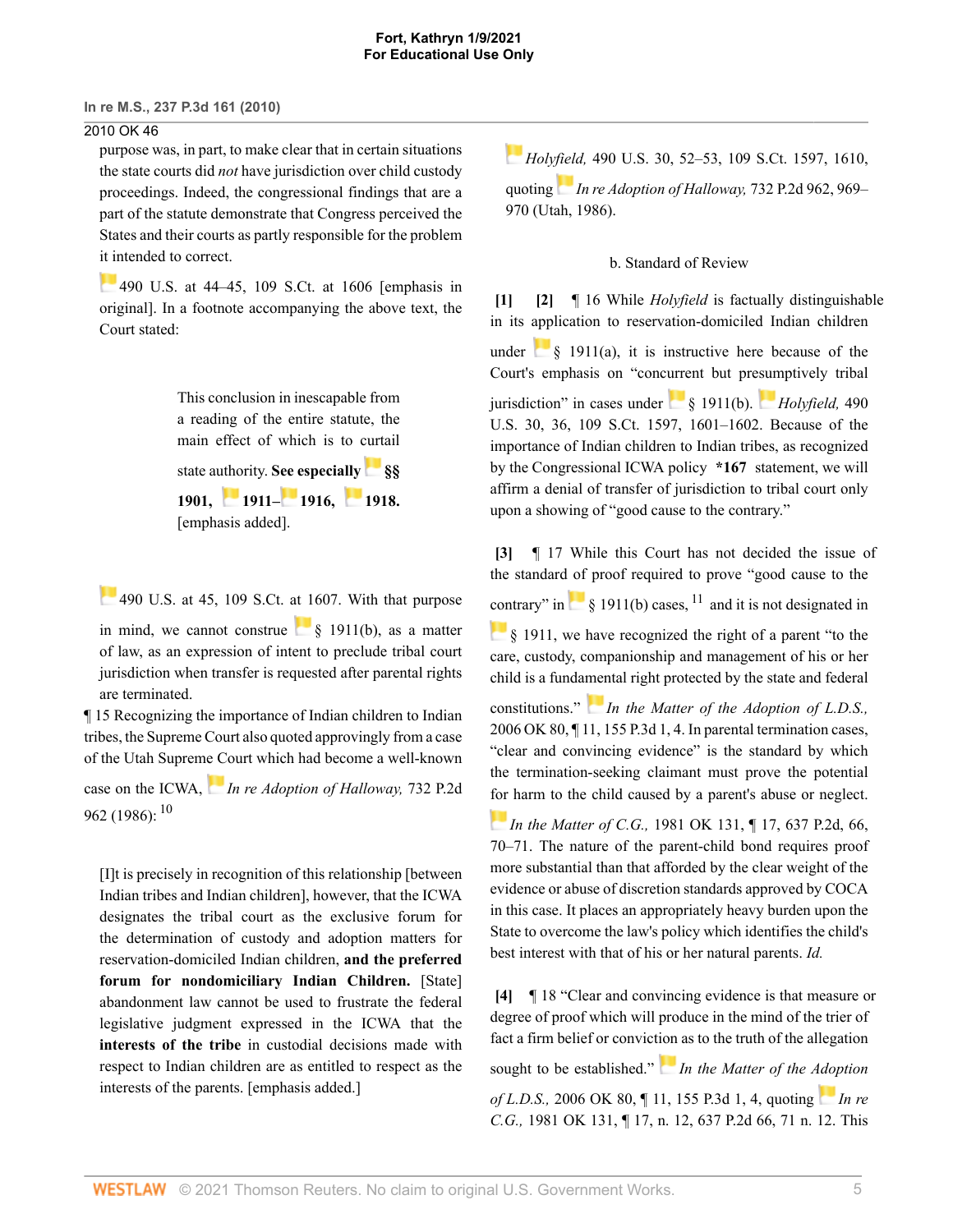# 2010 OK 46

standard of proof "balances the parents' fundamental freedom from family disrup[tion](https://1.next.westlaw.com/Link/RelatedInformation/Flag?documentGuid=If1e114bf631311db8af7b21dc878c125&transitionType=InlineKeyCiteFlags&originationContext=docHeaderFlag&Rank=0&contextData=(sc.DocLink) ) with the state's duty to protect children within its borders." *[Matter of Adoption of L.D.S.,](http://www.westlaw.com/Link/Document/FullText?findType=Y&serNum=2010505594&pubNum=4645&originatingDoc=Ib90709ba78c911df9513e5d1d488c847&refType=RP&fi=co_pp_sp_4645_4&originationContext=document&vr=3.0&rs=cblt1.0&transitionType=DocumentItem&contextData=(sc.DocLink)#co_pp_sp_4645_4)* 2006 OK [80, ¶ 11, 155 P.3d at 4,](http://www.westlaw.com/Link/Document/FullText?findType=Y&serNum=2010505594&pubNum=4645&originatingDoc=Ib90709ba78c911df9513e5d1d488c847&refType=RP&fi=co_pp_sp_4645_4&originationContext=document&vr=3.0&rs=cblt1.0&transitionType=DocumentItem&contextData=(sc.DocLink)#co_pp_sp_4645_4) quoting *In re C.G.,* [1981 OK 131,](http://www.westlaw.com/Link/Document/FullText?findType=Y&serNum=1981147531&pubNum=0000661&originatingDoc=Ib90709ba78c911df9513e5d1d488c847&refType=RP&fi=co_pp_sp_661_70&originationContext=document&vr=3.0&rs=cblt1.0&transitionType=DocumentItem&contextData=(sc.DocLink)#co_pp_sp_661_70)

[¶ 17, 637 P.2d at 70.](http://www.westlaw.com/Link/Document/FullText?findType=Y&serNum=1981147531&pubNum=0000661&originatingDoc=Ib90709ba78c911df9513e5d1d488c847&refType=RP&fi=co_pp_sp_661_70&originationContext=document&vr=3.0&rs=cblt1.0&transitionType=DocumentItem&contextData=(sc.DocLink)#co_pp_sp_661_70)

¶ 19 We acknowledge this case does not require us to decide whether parental rights were terminated by the appropriate "clear and convincing" evidence standard. However, we see a similarity in the potential for harm to the relationship between an Indian child and the child's tribe if the standard of proof required for "good cause" not to transfer is inadequate. It could allow a state court to sever the relationship between child and tribe and to determine the future course of Indian children's lives without consideration of the "unique values of Indian culture" being reflected in their ultimate placement.

See [§ 1902](http://www.westlaw.com/Link/Document/FullText?findType=L&pubNum=1000546&cite=25USCAS1902&originatingDoc=Ib90709ba78c911df9513e5d1d488c847&refType=LQ&originationContext=document&vr=3.0&rs=cblt1.0&transitionType=DocumentItem&contextData=(sc.DocLink)), n. 10, *supra*. The "clear and convincing" standa[rd i](https://1.next.westlaw.com/Link/RelatedInformation/Flag?documentGuid=Ie53829b4f58c11d983e7e9deff98dc6f&transitionType=InlineKeyCiteFlags&originationContext=docHeaderFlag&Rank=0&contextData=(sc.DocLink) )s the appropriate standard to use here. To the extent *In the Matter of J.B.*, [1995 OK CIV APP 91, 900](http://www.westlaw.com/Link/Document/FullText?findType=Y&serNum=1995160588&pubNum=661&originatingDoc=Ib90709ba78c911df9513e5d1d488c847&refType=RP&originationContext=document&vr=3.0&rs=cblt1.0&transitionType=DocumentItem&contextData=(sc.DocLink)) [P.2d 1014,](http://www.westlaw.com/Link/Document/FullText?findType=Y&serNum=1995160588&pubNum=661&originatingDoc=Ib90709ba78c911df9513e5d1d488c847&refType=RP&originationContext=document&vr=3.0&rs=cblt1.0&transitionType=DocumentItem&contextData=(sc.DocLink)) is inconsistent with our holding, it is expressly overruled.

#### <span id="page-5-1"></span>c. Good Cause

<span id="page-5-0"></span>**[\[5\]](#page-1-0)** ¶ 20 Unfortunately, "good cause" is not defined by the ICWA. Under the Bureau of [Indian Affairs \(BIA\)](http://www.westlaw.com/Link/Document/FullText?findType=l&pubNum=0184735&cite=UUID(ICD918E004B3111DA943A000BDBC9A81C)&originatingDoc=Ib90709ba78c911df9513e5d1d488c847&refType=CP&originationContext=document&vr=3.0&rs=cblt1.0&transitionType=DocumentItem&contextData=(sc.DocLink)) Guidelines,  $12$  [44 Fed.Reg. 67584 \(1979\),](http://www.westlaw.com/Link/Document/FullText?findType=l&pubNum=0184735&cite=UUID(ICD918E004B3111DA943A000BDBC9A81C)&originatingDoc=Ib90709ba78c911df9513e5d1d488c847&refType=CP&originationContext=document&vr=3.0&rs=cblt1.0&transitionType=DocumentItem&contextData=(sc.DocLink)) "good cause" is defined by a non-exclusive list. [13](#page-11-0) In this case, the trial **\*168** court's findings of "good cause not to transfer" to tribal court were: (a) the length of time that the State of Oklahoma has exercised jurisdiction prior to the tribe's motion; (b) the relationships established between the children and their foster parents, their attorney, their CASA representative, DHS social workers, and medical providers; and (c) the most relevant evidence regarding the children is located in the State of Oklahoma.

¶ 21 The length of time in which the State exercised jurisdiction before the Tribe's request for transfer must be addressed because it affects the timeliness issue under  $\begin{array}{c} \circ \\ \circ \end{array}$ [1911\(b\)](http://www.westlaw.com/Link/Document/FullText?findType=L&pubNum=1000546&cite=25USCAS1911&originatingDoc=Ib90709ba78c911df9513e5d1d488c847&refType=RB&originationContext=document&vr=3.0&rs=cblt1.0&transitionType=DocumentItem&contextData=(sc.DocLink)#co_pp_a83b000018c76), i.e., whether transfer may be approved following the termination proceeding. Resolution of this issue will resolve the other two reasons for denying transfer, i.e., the children's relationships and the availability of the evidence in Oklahoma.

¶ 22 The Tribe was not initially given notice on September 8, 2004, when the State filed its petition resulting in the removal of the children from the home. The State placed the children with the Simmons. The Tribe sought to intervene in this case on December 16, 2004, within three months after the petition was filed. It appears from the record that the State and the Tribe had an agreement that if reunification efforts failed and the State sought the termination of parental rights, the State would place M.S. and K.S. in a Puyallup foster home. When it became obvious that reunification would not occur, the State moved to terminate parental rights on March 28, 2006. Parental rights were terminated on June 21, 2006, by order filed June 23, 2006.

¶ 23 In apparent compliance with its agreement with the Tribe, the State gave notice of removal of placement on June 26, 2006. The Simmons objected to removal on July 5, 2006, and filed a request for hearing through the children's attorney. However, the attorney did not serve a copy on the Tribe. In an affidavit by the Tribe's counsel, Sandra Cooper, dated July 27, 2006, we learn that a copy of the motion was luckily included in a packet of other materials mailed to the Tribe, but with insufficient time to prepare for the hearing. The affidavit also provides that the Tribe's efforts to participate in the hearing by telephone conference were attempted in vain.  $^{14}$  $^{14}$  $^{14}$  The objection to removal was granted, and the children remained in foster care with the Simmons.

<span id="page-5-2"></span>¶ 24 The Tribe's witness, Tara Reynon, social worker and director of children's services for the Tribe, testified as to the alleged "24 month gap" which had passed since the children were removed from their home. She also spoke about the Tribe's initial support for reunification of M.S. and K.S. with their parents. She stated:

The first 12 months the Tribe was under the understanding that the children would remain here so that they could try to reunite with their parents. That was the first 12 months. And then since May of 2005 when we knew that they were—when we were getting the information that possibly that they wouldn't be reunited that the children would be moved to Florida with a relative, which was our wishes from the beginning. So 12 months, we look at to where it was hopefully reunification. So truly after it has only been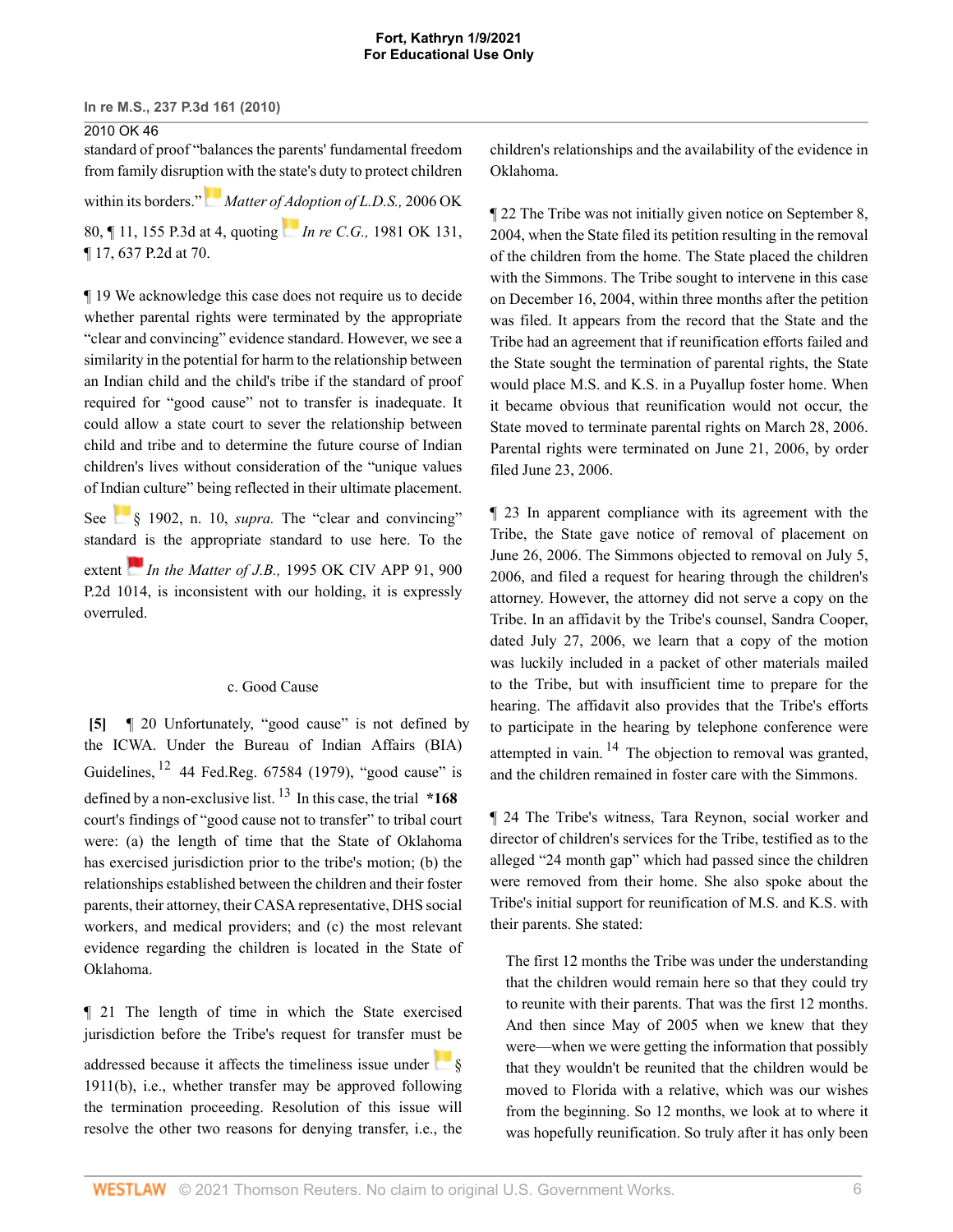### 2010 OK 46

12 months, we're looking for permanency. And not only that, but termination didn't even occur until this year. So it hasn't even been 12 [months] since the children were free for adoption.

...

We were very hopeful they would get their children back.

**\*169** ¶ 25 Delay also occurred due to the untimely death of the children's great aunt, Gabriella Morely, the sister of Michelle Smith–Valdez, the current custodian. After plans were made for the children to be placed with Gabriella and her husband in Florida, she developed [breast cancer](http://www.westlaw.com/Link/Document/FullText?entityType=disease&entityId=Ib73a5554475411db9765f9243f53508a&originationContext=document&transitionType=DocumentItem&contextData=(sc.Default)&vr=3.0&rs=cblt1.0) and died shortly thereafter. Subsequent to Morely's death, Smith– Valdez expressed an interest in becoming the custodian of the children. [15](#page-11-2) Visits were made with the children, and evidence showed that the children seemed happy around her and her grown children.

<span id="page-6-0"></span>¶ 26 As noted above, parental rights were terminated on June 21, 2006, in this case. The Tribe offered three letters from Sandra Cooper, ICW Liaison for the Tribe, which were admitted into evidence at the transfer and placement hearing. They were addressed to Naomi Kelly, DHS Child Welfare Specialist. These letters are dated May 5, 2005, July 8, 2005 and November 30, 2005, and show that as much as a year before termination occurred, the Tribe showed an interest in having the children placed with Puyallup tribal family members. The evidence also shows that the family members had an interest in having the children and that the State was aware of their interest at that time.

¶ 27 COCA interpreted the Tribe's actions as inadequate to overcome the requisite "good cause to the contrary" to justify denial of transfer under  $\frac{1}{8}$  1911(b). The timeliness issue was decided against the Tribe because transfer was not requested at the time of the "foster care placement" or "termination of parental rights" proceedings as a matter of law under  $\frac{1}{8}$  1911(b). The appellate court appears to have satisfied itself that good cause to deny transfer existed on the basis of a lack of diligence.

¶ 28 However, we see the Tribe's actions in a different light. We see delays caused through circumstances outside the Tribe's control. Supporting the State's reunification efforts should not result in allegations of a Tribe's lack of diligence in requesting transfer. Evidence shows the Tribe's interest in these children through the letters admitted into evidence, the agreement with the State for placement with a tribal member or family member if termination was sought, and the availability of not one, but two, great aunts wishing to take the children permanently. The record shows the Tribe was effectively prevented from attending a hearing which resulted in placement with the Simmons. The Tribe believed their agreement with the State for placement with tribal members or relatives would be honored, and because of this, waited to request transfer. It appears the Tribe was unfairly penalized for entering into that agreement. Moreover, the unfortunate circumstances of the death of the Children's great aunt, Gabriella Morely, led to further delays.

<span id="page-6-1"></span>¶ 29 In *[I](https://1.next.westlaw.com/Link/RelatedInformation/Flag?documentGuid=Ib5904450ff6911d98ac8f235252e36df&transitionType=InlineKeyCiteFlags&originationContext=docHeaderFlag&Rank=0&contextData=(sc.DocLink) )n the Interest of A.B.,* [2003 ND 98, 663 N.W.2d](http://www.westlaw.com/Link/Document/FullText?findType=Y&serNum=2003430339&pubNum=595&originatingDoc=Ib90709ba78c911df9513e5d1d488c847&refType=RP&originationContext=document&vr=3.0&rs=cblt1.0&transitionType=DocumentItem&contextData=(sc.DocLink)) [625,](http://www.westlaw.com/Link/Document/FullText?findType=Y&serNum=2003430339&pubNum=595&originatingDoc=Ib90709ba78c911df9513e5d1d488c847&refType=RP&originationContext=document&vr=3.0&rs=cblt1.0&transitionType=DocumentItem&contextData=(sc.DocLink)) a case th[i](https://1.next.westlaw.com/Link/RelatedInformation/Flag?documentGuid=I589b6e8ef78611d9bf60c1d57ebc853e&transitionType=InlineKeyCiteFlags&originationContext=docHeaderFlag&Rank=0&contextData=(sc.DocLink) )s Court cited approvingly in *[The Matter](http://www.westlaw.com/Link/Document/FullText?findType=Y&serNum=2005701567&pubNum=0004645&originatingDoc=Ib90709ba78c911df9513e5d1d488c847&refType=RP&originationContext=document&vr=3.0&rs=cblt1.0&transitionType=DocumentItem&contextData=(sc.DocLink)) of Baby Boy L.,* [2004 OK 93, 103 P.3d 1099](http://www.westlaw.com/Link/Document/FullText?findType=Y&serNum=2005701567&pubNum=0004645&originatingDoc=Ib90709ba78c911df9513e5d1d488c847&refType=RP&originationContext=document&vr=3.0&rs=cblt1.0&transitionType=DocumentItem&contextData=(sc.DocLink)), [16](#page-11-3) the North Dakota Supreme Court upheld a juvenile court's decision overruling an order denying transfer to tribal court. The case was first heard by a judicial Referee. The Referee found the termination case was at an advanced stage of the child custody proceedings and was therefore untimely. The Referee also ruled the tribal court was an inconvenient forum. The juvenile court reversed.

¶ 30 The N.D. Supreme Court considered the BIA Guidelines' discussion of "good cause" to deny transfer and stated:

> As relevant to this case, the BIA Guidelines state that good cause to deny transfer of a child custody proceeding to tribal court exists if the proceeding is at an advanced stage when the petition to transfer is received, or if the evidence to decide the case could not be adequately presented in the tribal court without undue hardship **\*170** to the parties or the witnesses. BIA Guidelines, §  $C.3(b)(i)$  and (iii) at 67591.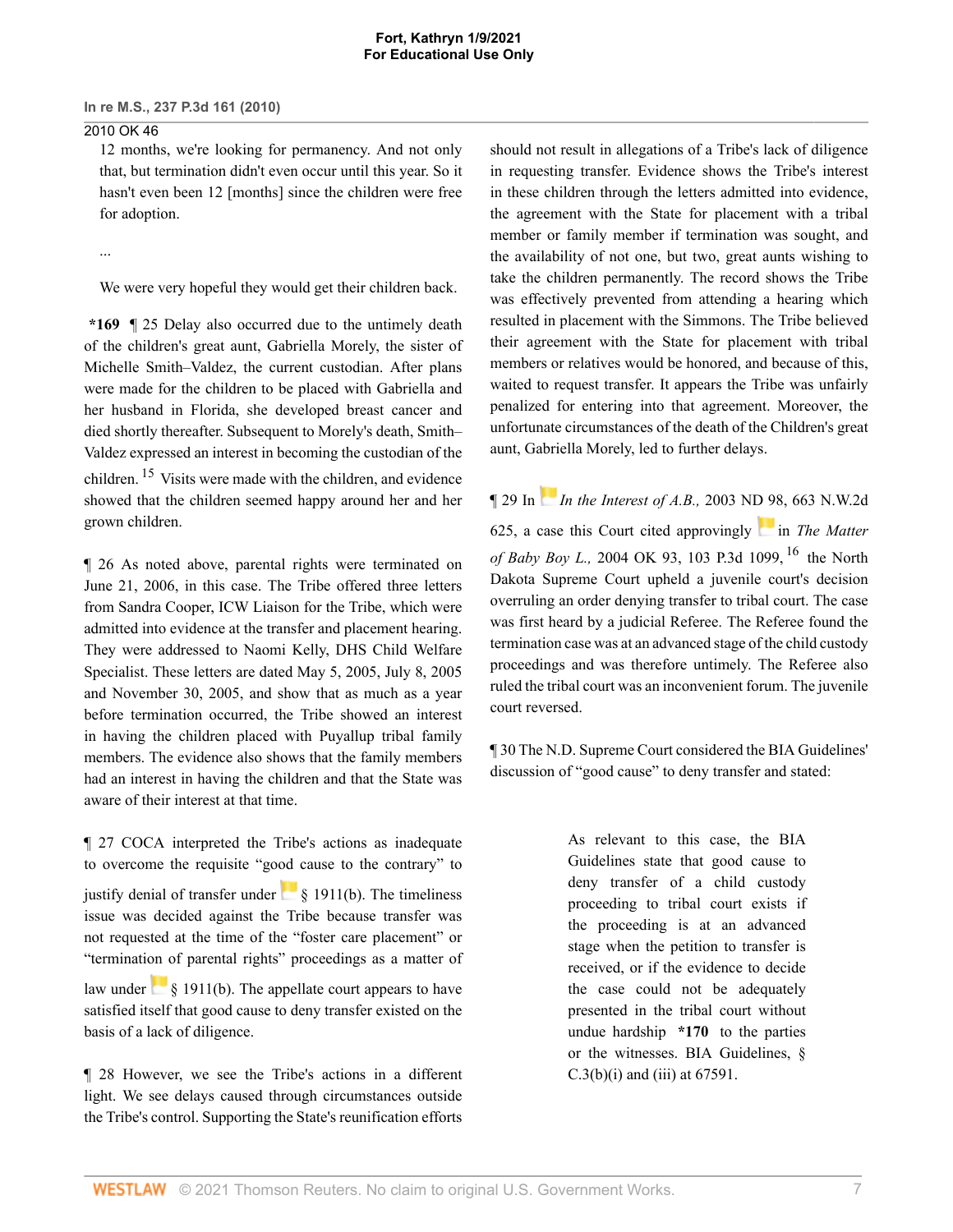*[I](https://1.next.westlaw.com/Link/RelatedInformation/Flag?documentGuid=Ib5904450ff6911d98ac8f235252e36df&transitionType=InlineKeyCiteFlags&originationContext=docHeaderFlag&Rank=0&contextData=(sc.DocLink) )***n** re A.B., 2003 ND 98, 16, 663 N.W.2d at 631.

¶ 31 The Referee determined the length of time elapsed before requesting transfer ran from March 2001 until July 2002. In reaching that determination, the Referee found the foster care proceeding was part of the termination proceeding, and that the motion to transfer was thus filed at an advanced stage of the overall child custody proceeding and, therefore, untimely. The juvenile court disagreed, ruling the two phases were separate proceedings. Moreover, the court found the tribe had filed its motion to transfer within approximately seven weeks after the petition to terminate parental rights was filed, and about two weeks before the scheduled trial, and that the termination proceeding was therefore not at an advanced stage when the transfer was requested. The Supreme Court agreed and upheld the juvenile court's order overruling the Referee.

<span id="page-7-0"></span>**[\[6\]](#page-1-1)** ¶ 32 Whether a motion to transfer [jur](https://1.next.westlaw.com/Link/RelatedInformation/Flag?documentGuid=Ib5904450ff6911d98ac8f235252e36df&transitionType=InlineKeyCiteFlags&originationContext=docHeaderFlag&Rank=0&contextData=(sc.DocLink) )isdiction is timely is determined on a case-by-case basis. *[In re A.B.,](http://www.westlaw.com/Link/Document/FullText?findType=Y&serNum=2003430339&pubNum=595&originatingDoc=Ib90709ba78c911df9513e5d1d488c847&refType=RP&fi=co_pp_sp_595_632&originationContext=document&vr=3.0&rs=cblt1.0&transitionType=DocumentItem&contextData=(sc.DocLink)#co_pp_sp_595_632)* 2003 [ND 98, ¶ 21, 663 N.W.2d 625, 632–633.](http://www.westlaw.com/Link/Document/FullText?findType=Y&serNum=2003430339&pubNum=595&originatingDoc=Ib90709ba78c911df9513e5d1d488c847&refType=RP&fi=co_pp_sp_595_632&originationContext=document&vr=3.0&rs=cblt1.0&transitionType=DocumentItem&contextData=(sc.DocLink)#co_pp_sp_595_632) Relying on the BIA Guidelines, the Court noted:

[T]he commentary to the BIA Guidelines indicates the requirement for a timely motion to transfer precludes a party from using delay tactics to "wear down the other side by requiring the case to be tried twice." *Id.* At a minimum, the BIA Guidelines contemplate that a motion to transfer is not timely if transfer would require a retrial.

*[I](https://1.next.westlaw.com/Link/RelatedInformation/Flag?documentGuid=Ib5904450ff6911d98ac8f235252e36df&transitionType=InlineKeyCiteFlags&originationContext=docHeaderFlag&Rank=0&contextData=(sc.DocLink) )n re A.B.,* [2003 ND 98, ¶ 20, 663 N.W.2d 625, 632;](http://www.westlaw.com/Link/Document/FullText?findType=Y&serNum=2003430339&pubNum=595&originatingDoc=Ib90709ba78c911df9513e5d1d488c847&refType=RP&fi=co_pp_sp_595_632&originationContext=document&vr=3.0&rs=cblt1.0&transitionType=DocumentItem&contextData=(sc.DocLink)#co_pp_sp_595_632) *cf., [In the Interest of D.M., R.M. III, and T.B.C.,](http://www.westlaw.com/Link/Document/FullText?findType=Y&serNum=2004779738&pubNum=595&originatingDoc=Ib90709ba78c911df9513e5d1d488c847&refType=RP&originationContext=document&vr=3.0&rs=cblt1.0&transitionType=DocumentItem&contextData=(sc.DocLink))* 2004 SD 90, [685 N.W.2d 768,](http://www.westlaw.com/Link/Document/FullText?findType=Y&serNum=2004779738&pubNum=595&originatingDoc=Ib90709ba78c911df9513e5d1d488c847&refType=RP&originationContext=document&vr=3.0&rs=cblt1.0&transitionType=DocumentItem&contextData=(sc.DocLink)) wherein the South Dakota Supreme Court upheld a finding a transfer request was not timely, despite the tribe's allegation it did not receive proper notice. The Court held the tribe had actual notice of the child custody proceeding "and that it **was not prevented by the actions**

**of the State from requesting transfer.**" [2004 SD 90, ¶](http://www.westlaw.com/Link/Document/FullText?findType=Y&serNum=2004779738&pubNum=0000595&originatingDoc=Ib90709ba78c911df9513e5d1d488c847&refType=RP&fi=co_pp_sp_595_772&originationContext=document&vr=3.0&rs=cblt1.0&transitionType=DocumentItem&contextData=(sc.DocLink)#co_pp_sp_595_772) [16, 685 N.W.2d 768, 772](http://www.westlaw.com/Link/Document/FullText?findType=Y&serNum=2004779738&pubNum=0000595&originatingDoc=Ib90709ba78c911df9513e5d1d488c847&refType=RP&fi=co_pp_sp_595_772&originationContext=document&vr=3.0&rs=cblt1.0&transitionType=DocumentItem&contextData=(sc.DocLink)#co_pp_sp_595_772) [emphasis added]. The Court held instead that the delay was due to the Tribe's apparent inability to find placement until it became aware the State intended to seek termination. *Id.*

¶ 33 In the instant case, it cannot be said that the Tribe's delay in requesting transfer "was not prevented by the actions of the State...." In fact, the evidence supports a finding that the Tribe's actions were consistent with its belief that, when reunification failed, the State would proceed to satisfy its agreement with the Tribe. The record shows the motion to terminate parental rights was filed on March 28, 2006, but the order of termination was not filed until June 23, 2006. Next, the State's notice to remove the children from the foster home was filed on June 27, 2006. The Simmons' objection was then filed on July 5, 2006, but the Tribe only inadvertently received a copy of it and was, in effect, prevented from participating in a meaningful way. On July 27, 2006, the trial court sustained the Simmons' objection to removal of the children. Then, on August 4, 2006, the Tribe filed its motion to transfer, followed by its petition to transfer on September 21, 2006. In summary, the Tribe had no reason to file a motion to transfer until sometime between July 5, 2006, when the Simmons objected to removal, and July 27, 2006, when the trial court sustained their objection. In other words, the longest the Tribe waited from the time of the objection until the petition to transfer was filed was **seven weeks.** [17](#page-11-4) We note that in *A.B., supra,* the Referee would have denied transfer under [§ 1911\(b\)](http://www.westlaw.com/Link/Document/FullText?findType=L&pubNum=1000546&cite=25USCAS1911&originatingDoc=Ib90709ba78c911df9513e5d1d488c847&refType=RB&originationContext=document&vr=3.0&rs=cblt1.0&transitionType=DocumentItem&contextData=(sc.DocLink)#co_pp_a83b000018c76) even **during** the proceeding to terminate parental rights, which is apparently allowed by the statute. Thus, the "case-to-case" basis for finding "good cause" is the approach we must follow, and of which we approve, when considering the long-term consequences of the jurisdiction of the tribal court in cases under the ICWA.

<span id="page-7-1"></span>¶ 34 We also find this result to be consistent with Oklahoma's Indian Child Welfare Act. Oklahoma's ICWA applies to *all* child **\*171** custody proceedings and thus provides better protection to the Tribe.  $^{18}$  $^{18}$  $^{18}$  See 25 U.S.C.  $\&$  1921:

<span id="page-7-2"></span>In any case where State or Federal law applicable to a child custody proceeding under State or Federal law provides a **higher standard of protection** to the rights of the parent or Indian custodian of an Indian child than the rights provided under this subchapter, the State or Federal court shall apply the State or Federal standard. [emphasis added.]

¶ 35 In *[Cherokee Nation v. Nomura,](http://www.westlaw.com/Link/Document/FullText?findType=Y&serNum=2012302421&pubNum=4645&originatingDoc=Ib90709ba78c911df9513e5d1d488c847&refType=RP&fi=co_pp_sp_4645_976&originationContext=document&vr=3.0&rs=cblt1.0&transitionType=DocumentItem&contextData=(sc.DocLink)#co_pp_sp_4645_976)* 2007 OK 40, ¶ 26, [160 P.3d 967, 976–977,](http://www.westlaw.com/Link/Document/FullText?findType=Y&serNum=2012302421&pubNum=4645&originatingDoc=Ib90709ba78c911df9513e5d1d488c847&refType=RP&fi=co_pp_sp_4645_976&originationContext=document&vr=3.0&rs=cblt1.0&transitionType=DocumentItem&contextData=(sc.DocLink)#co_pp_sp_4645_976) we held, citing *Holyfield,* that the

"higher standard of protection" under [§ 1921](http://www.westlaw.com/Link/Document/FullText?findType=L&pubNum=1000546&cite=25USCAS1921&originatingDoc=Ib90709ba78c911df9513e5d1d488c847&refType=LQ&originationContext=document&vr=3.0&rs=cblt1.0&transitionType=DocumentItem&contextData=(sc.DocLink)) extends to the Tribe as well as to the parent or Indian custodian of an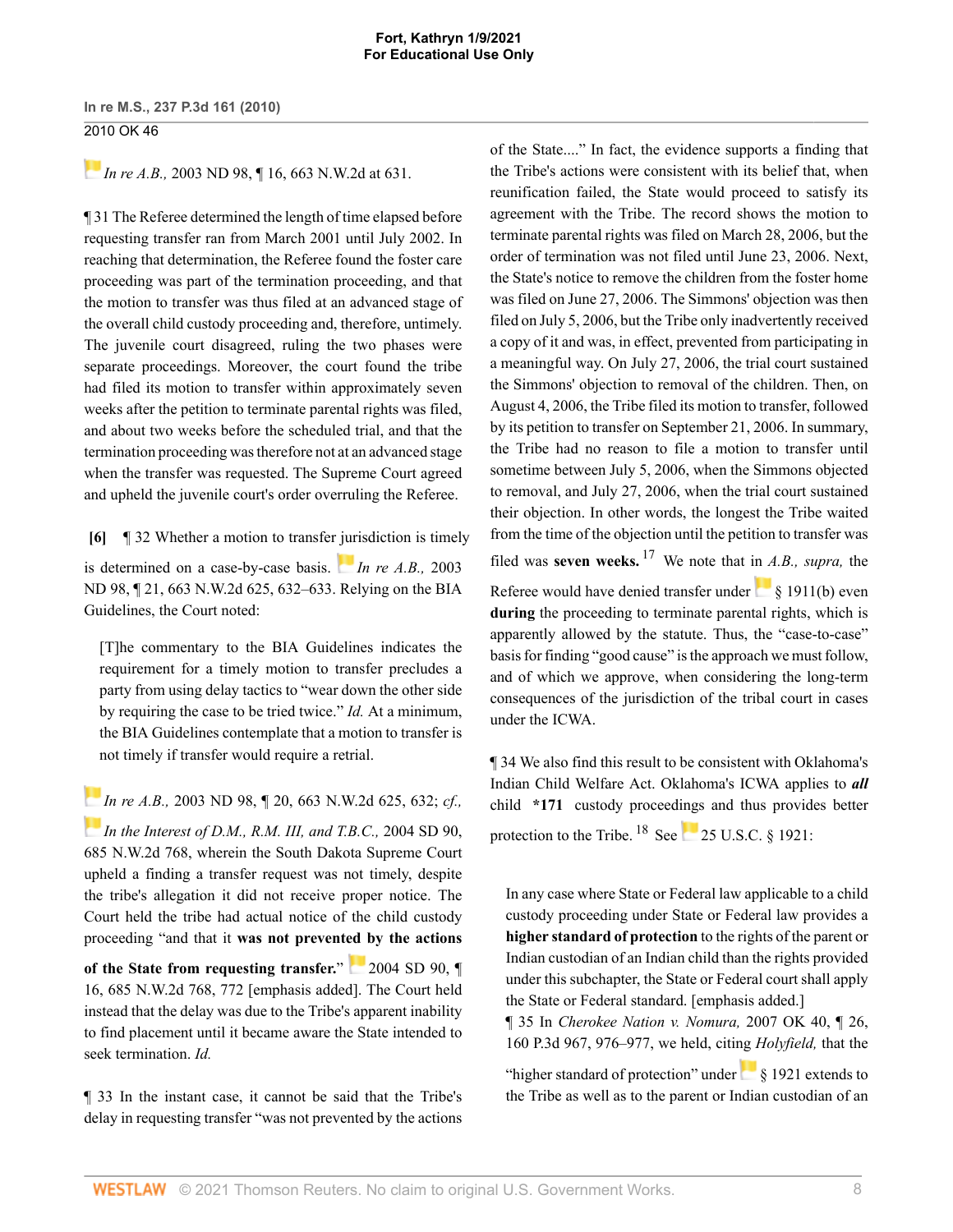#### 2010 OK 46

Indian child. The Oklahoma Act's purpose is to support the federal act. See 10 O.S.2001  $\S$  40.1.<sup>[19](#page-11-6)</sup>

¶ 36 The finding of "good cause" not to transfer was against the clear and convincing evidence in this case. The factual circumstances in this case should have worked in favor of the Tribe, not against it. COCA's holding that transfer was not

allowed under  $\frac{1}{8}$  1911(b), as a matter of law, violated the purpose and intent of the ICWA to preserve the bond between Indian tribe and child. Construing the statute in the manner it did, COCA effectively made the Tribe's protections under the ICWA unavailable to it. The order denying the Tribe's motion to transfer jurisdiction to the tribal court and COCA's ruling affirming it are reversed.

#### **PLACEMENT**

¶ 37 We previously noted that during the pendency of this appeal, the trial court executed an "Order Changing Placement" on December 18, 2008, providing for placement with Michelle Smith–Valdez, the great aunt of M.S. and K.S. The trial court received evidence and then filed its Order Changing Placement on December 19, 2008. The court ruled there was no longer good cause to deviate from the ICWA placement preferences and placed the children with Smith–Valdez. The order incorporates and adopts the Florida Placement Transition Plan (Plan) attached thereto for M.S. and K.S., and the time frame for the Plan is December, 2008, through June 2009. The Plan is ongoing, however, until the court sets the next review.

¶ 38 On April 15, 2009, 13 days before COCA issued its first opinion on April 28, 2009, the Tribe requested a stay of the proceedings, alleging that a hearing scheduled for June of that year may moot the appeal. It explained that the trial court had conducted a placement review hearing regarding the temporary placement of M.S. and K.S. on December 15 and 16, 2008, and that another one was set for June 9, 2009.

¶ 39 The Tribe filed its petition for rehearing on May 18, 2009, raising, *inter alia,* the mootness issue because of the new placement order. COCA issued its Order Granting Rehearing and Denying Motion to Stay on July 15, 2009, the same day it issued its new opinion on rehearing.

<span id="page-8-0"></span>**\*172** ¶ 40 While the propriety of the placement order initially entered was properly preserved for appeal, on certiorari the Tribe contended the new order required us to declare the entire COCA opinion, as amended on rehearing, moot. This we decline to do. However, we also find it unnecessary to consider the errors raised by the Tribe on appeal regarding the first placement order  $20$  because a new order is now in effect.

<span id="page-8-1"></span>¶ 41 Although COCA noted in its Order Granting Rehearing and Denying Motion to Stay, that the new order is "provisional and not final" and "does not affect or rescind previous rulings made in this case, but shall apply in the present and prospectively," we hold the new order renders the first order ineffective. [21](#page-12-1)

<span id="page-8-2"></span>¶ 42 The opinion of the Court of Civil Appeals is vacated. The order of the trial court denying the Tribe's motion to transfer this case to tribal court is reversed. The order of the trial court denying the Tribe's alternative motion for placement is no longer in effect, having been replaced by a subsequent order. This case is remanded to the trial court for further proceedings in accordance with the views expressed in this opinion.

**THE OPINION OF THE COURT OF CIVIL APPEALS IS VACATED; TRIAL COURT'S ORDER DENYING MOTION TO TRANSFER JURISDICTION IS REVERSED; REMANDED TO THE TRIAL COURT FOR FURTHER PROCEEDINGS IN ACCORDANCE WITH THE VIEWS EXPRESSED IN THIS OPINION.**

[EDMONDSON,](http://www.westlaw.com/Link/Document/FullText?findType=h&pubNum=176284&cite=0176202101&originatingDoc=Ib90709ba78c911df9513e5d1d488c847&refType=RQ&originationContext=document&vr=3.0&rs=cblt1.0&transitionType=DocumentItem&contextData=(sc.DocLink)) C.J., [OPALA](http://www.westlaw.com/Link/Document/FullText?findType=h&pubNum=176284&cite=0235676801&originatingDoc=Ib90709ba78c911df9513e5d1d488c847&refType=RQ&originationContext=document&vr=3.0&rs=cblt1.0&transitionType=DocumentItem&contextData=(sc.DocLink)), [KAUGER,](http://www.westlaw.com/Link/Document/FullText?findType=h&pubNum=176284&cite=0241378201&originatingDoc=Ib90709ba78c911df9513e5d1d488c847&refType=RQ&originationContext=document&vr=3.0&rs=cblt1.0&transitionType=DocumentItem&contextData=(sc.DocLink)) [WATT,](http://www.westlaw.com/Link/Document/FullText?findType=h&pubNum=176284&cite=0176177301&originatingDoc=Ib90709ba78c911df9513e5d1d488c847&refType=RQ&originationContext=document&vr=3.0&rs=cblt1.0&transitionType=DocumentItem&contextData=(sc.DocLink)) [COLBERT,](http://www.westlaw.com/Link/Document/FullText?findType=h&pubNum=176284&cite=0280576601&originatingDoc=Ib90709ba78c911df9513e5d1d488c847&refType=RQ&originationContext=document&vr=3.0&rs=cblt1.0&transitionType=DocumentItem&contextData=(sc.DocLink)) JJ., concur.

[HARGRAVE](http://www.westlaw.com/Link/Document/FullText?findType=h&pubNum=176284&cite=0200866801&originatingDoc=Ib90709ba78c911df9513e5d1d488c847&refType=RQ&originationContext=document&vr=3.0&rs=cblt1.0&transitionType=DocumentItem&contextData=(sc.DocLink)), [WINCHESTER,](http://www.westlaw.com/Link/Document/FullText?findType=h&pubNum=176284&cite=0126784101&originatingDoc=Ib90709ba78c911df9513e5d1d488c847&refType=RQ&originationContext=document&vr=3.0&rs=cblt1.0&transitionType=DocumentItem&contextData=(sc.DocLink)) JJ., concur in part; dissent in part.

[TAYLOR,](http://www.westlaw.com/Link/Document/FullText?findType=h&pubNum=176284&cite=0169500901&originatingDoc=Ib90709ba78c911df9513e5d1d488c847&refType=RQ&originationContext=document&vr=3.0&rs=cblt1.0&transitionType=DocumentItem&contextData=(sc.DocLink)) V.C.J., dissent.

[REIF,](http://www.westlaw.com/Link/Document/FullText?findType=h&pubNum=176284&cite=0202198401&originatingDoc=Ib90709ba78c911df9513e5d1d488c847&refType=RQ&originationContext=document&vr=3.0&rs=cblt1.0&transitionType=DocumentItem&contextData=(sc.DocLink)) J., disqualified.

[WINCHESTER](http://www.westlaw.com/Link/Document/FullText?findType=h&pubNum=176284&cite=0126784101&originatingDoc=Ib90709ba78c911df9513e5d1d488c847&refType=RQ&originationContext=document&vr=3.0&rs=cblt1.0&transitionType=DocumentItem&contextData=(sc.DocLink)), J., concurring in part and dissenting in part:

 $\P$  1 I concur with the majority opinion's finding that  $\frac{1}{8}$ [1911\(b\)](http://www.westlaw.com/Link/Document/FullText?findType=L&pubNum=1000546&cite=25USCAS1911&originatingDoc=Ib90709ba78c911df9513e5d1d488c847&refType=RB&originationContext=document&vr=3.0&rs=cblt1.0&transitionType=DocumentItem&contextData=(sc.DocLink)#co_pp_a83b000018c76) does not preclude tribal court jurisdiction when transfer is sought after parental rights are terminated. I dissent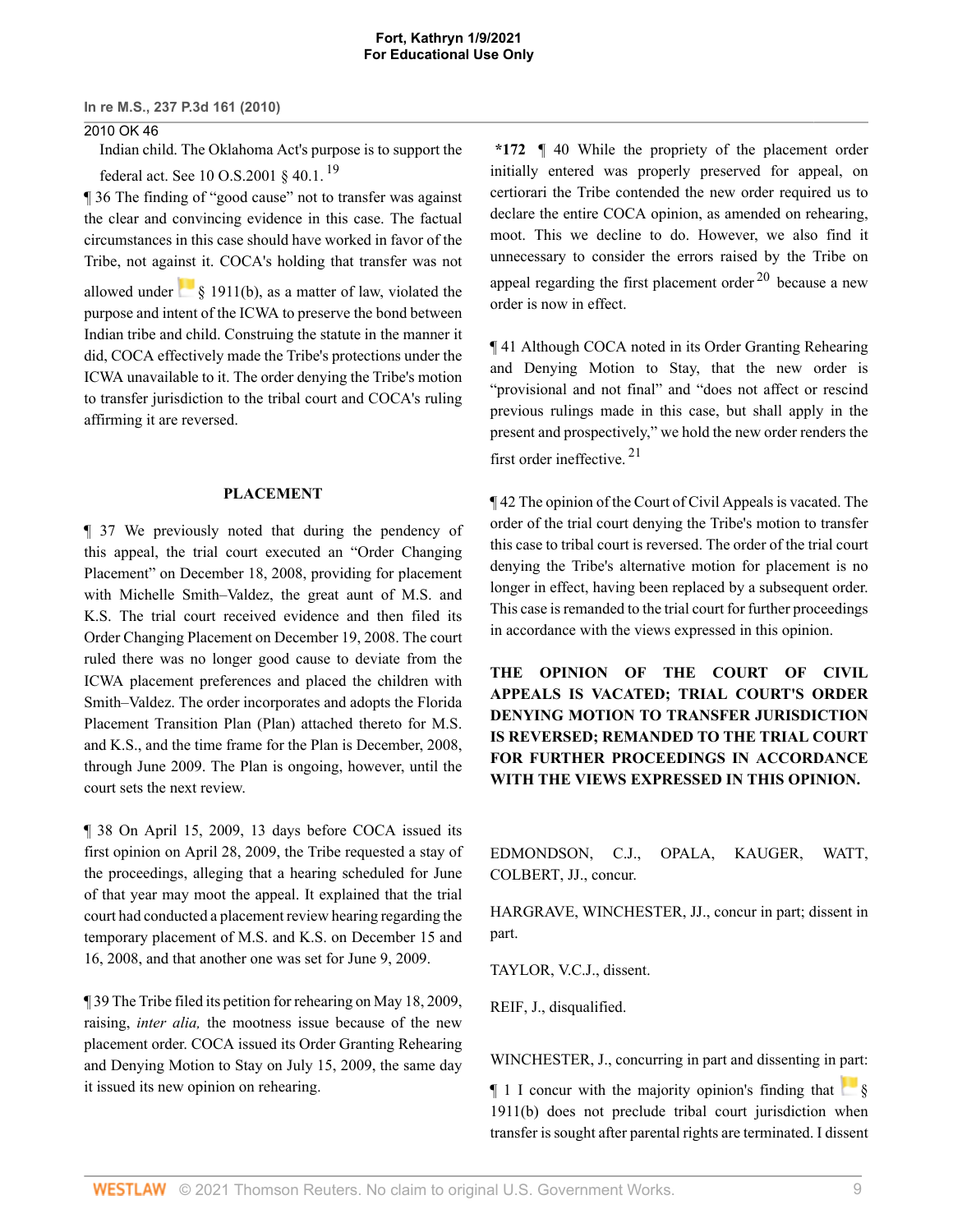# 2010 OK 46

to that part of the opinion which finds that COCA erred "by failing to use the 'clear and convincing' evidence standard in its review of the trial court's finding of 'good cause' to deny the Tribe's request."

¶ 2 I believe that the determination of whether good cause exists to retain jurisdiction is within the trial court's discretion and is best determined on a case-by-case basis after consideration of all the relevant circumstances involved. It is my opinion that the trial judge considered all relevant factors and properly declined to transfer the case to the Puyallup Tribal Court in Washington State. The majority opinion's use of the higher, clear and convincing standard of proof, which \*173 is required in parental termination cases, is inappropriate in this purely jurisdictional matter.

¶ 3 I agree with the majority that the Tribe's delay in seeking the motion to transfer was likely justified. However, I believe that the inconvenience of the Tribe's Washington State location coupled with the fact that the vast majority of witnesses and all relevant evidence reside in Oklahoma justify the trial court's determination of good cause to retain the case. Accordingly, I would affirm the ruling of the trial court denying the Tribe's request to transfer jurisdiction.

#### **All Citations**

237 P.3d 161, 2010 OK 46

## **Footnotes**

- <span id="page-9-0"></span>[1](#page-1-2) One of the issues raised by the Tribe is that, in affirming the trial court, COCA considered the "purported [con](https://1.next.westlaw.com/Link/RelatedInformation/Flag?documentGuid=NAF5594D0A53911D88BD68431AAB79FF6&transitionType=InlineKeyCiteFlags&originationContext=docHeaderFlag&Rank=0&contextData=(sc.DocLink) )cerns" of the Cherokee Nation, despite no interest being claimed by it as to M.S. and K.S.
	- [Section 1915\(b\)](http://www.westlaw.com/Link/Document/FullText?findType=L&pubNum=1000546&cite=25USCAS1915&originatingDoc=Ib90709ba78c911df9513e5d1d488c847&refType=RB&originationContext=document&vr=3.0&rs=cblt1.0&transitionType=DocumentItem&contextData=(sc.DocLink)#co_pp_a83b000018c76) provides:
		- (b) Foster care or preadoptive placements; criteria; preferences

Any child accepted for foster care or preadoptive placement shall be placed in the least restrictive setting which most approximates a family and in which his special needs, if any, may be met. The child shall also be placed within reasonable proximity to his or her home, taking into account any special needs of the child. In any foster care or preadoptive placement, a preference shall be given, in the absence of good cause to the contrary, to a placement with—

- (i) a member of the Indian child's extended family;
- (ii) a foster home licensed, approved, or specified by the Indian child's tribe;
- (iii) an Indian foster home licensed or approved by an authorized non-Indian licensing authority; or
- (iv) an institution for children approved by an Indian tribe or operated by an Indian organization which has a program suitable to meet the Indian child's needs.
- <span id="page-9-2"></span>[3](#page-2-1) On December 19, 2008, a different judge of the district court entered an Order Changing Placement. Subsequently, the Tribe filed its Petition for Rehearing, contending, inter alia, that the placement issue is moot and the COCA opinion is merely advisory and should be withdrawn. The Tribe also sought a stay pending appeal which COCA denied. COCA granted the rehearing on July 15, 2009, but found that the new placement [ord](https://1.next.westlaw.com/Link/RelatedInformation/Flag?documentGuid=NB212B900A53911D88BD68431AAB79FF6&transitionType=InlineKeyCiteFlags&originationContext=docHeaderFlag&Rank=0&contextData=(sc.DocLink) )er provided that it could be changed at any time and did not permanently resolve the issue.
- <span id="page-9-3"></span>[4](#page-2-2)

<span id="page-9-1"></span>[2](#page-2-0)

- [25 U.S.C. § 1911\(a\)](http://www.westlaw.com/Link/Document/FullText?findType=L&pubNum=1000546&cite=25USCAS1911&originatingDoc=Ib90709ba78c911df9513e5d1d488c847&refType=RB&originationContext=document&vr=3.0&rs=cblt1.0&transitionType=DocumentItem&contextData=(sc.DocLink)#co_pp_8b3b0000958a4) provides:
- (a) Exclusive jurisdiction

An Indian tribe shall have jurisdiction exclusive as to any State over any *child custody proceeding* involving an Indian child who resides or is domiciled within the reservation of such tribe, except where such jurisdiction is otherwise vested in the State by existing Federal law. Where an Indian child is a ward of a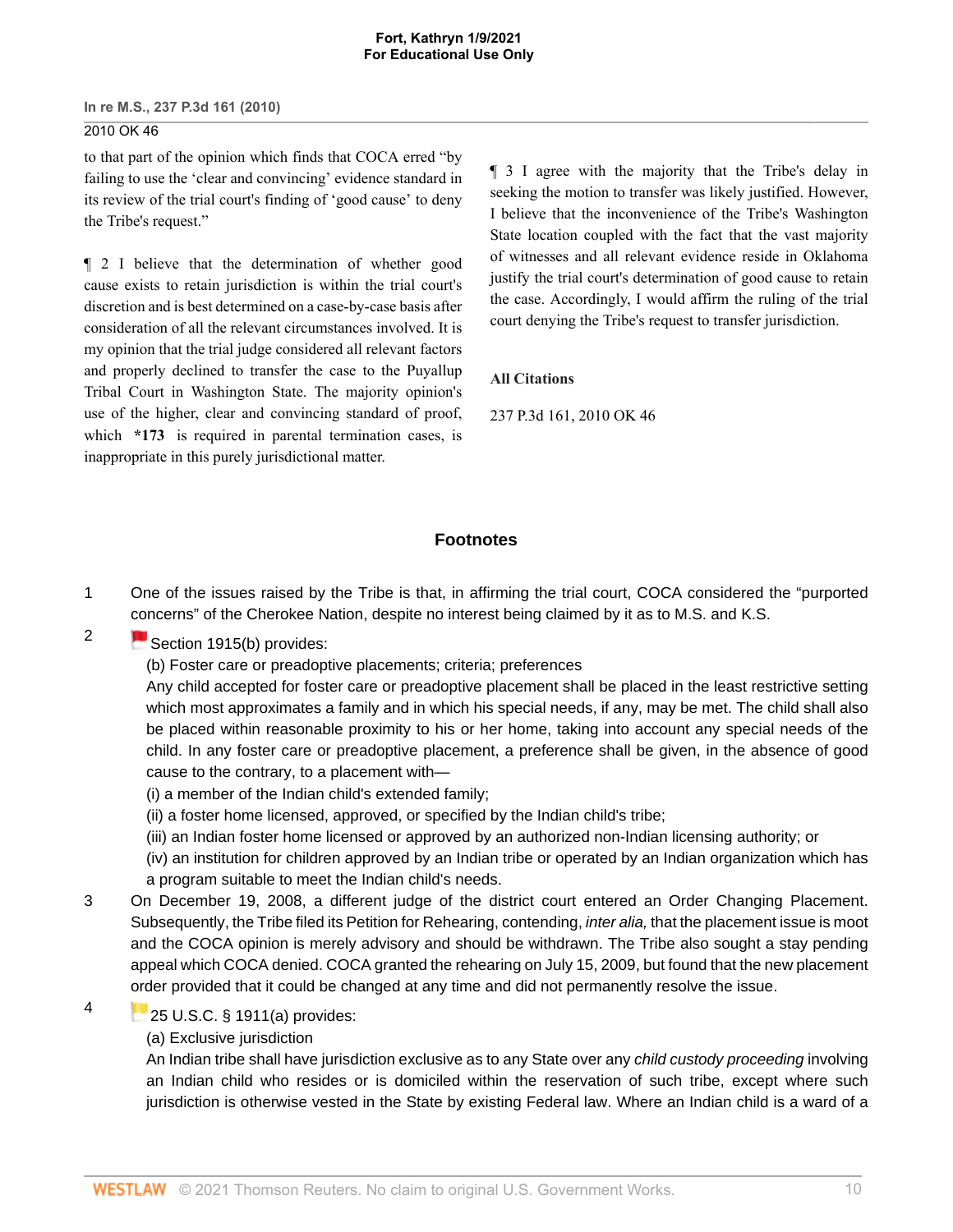## 2010 OK 46

tribal court, the Indian tribe shall retain exclusive jurisdiction, notwithstanding the residence or domicile of [th](https://1.next.westlaw.com/Link/RelatedInformation/Flag?documentGuid=NB212B900A53911D88BD68431AAB79FF6&transitionType=InlineKeyCiteFlags&originationContext=docHeaderFlag&Rank=0&contextData=(sc.DocLink) )e child. [emphasis added.]

### <span id="page-10-0"></span>[5](#page-2-3)

# **[25 U.S.C. § 1911\(b\)](http://www.westlaw.com/Link/Document/FullText?findType=L&pubNum=1000546&cite=25USCAS1911&originatingDoc=Ib90709ba78c911df9513e5d1d488c847&refType=RB&originationContext=document&vr=3.0&rs=cblt1.0&transitionType=DocumentItem&contextData=(sc.DocLink)#co_pp_a83b000018c76) provides:**

(b) Transfer of proceedings; declination by tribal court In any State court proceeding for the foster care placement of, or termination of parental rights to, an Indian child not domiciled or residing within the reservation of the Indian child's tribe, the court, in the absence of

good cause to the contrary, shall transfer such proceeding to the jurisdiction of the tribe, absent objection by either parent, upon the petition of either parent or the Indian custodian or the Indian child's tribe: Provided, That such transfer shall be subject to declination by the tribal court of such tribe. [emphasis in original.]

#### <span id="page-10-1"></span>[6](#page-3-0) "Childcustody proceeding" is defined at  $\sim$  [25 U.S.C. § 1903\(1\)](http://www.westlaw.com/Link/Document/FullText?findType=L&pubNum=1000546&cite=25USCAS1903&originatingDoc=Ib90709ba78c911df9513e5d1d488c847&refType=RB&originationContext=document&vr=3.0&rs=cblt1.0&transitionType=DocumentItem&contextData=(sc.DocLink)#co_pp_f1c50000821b0):

(i) "foster care placement" which shall mean any action removing an Indian child from its parent or Indian custodian for temporary placement in a foster home or institution or the home of a guardian or conservator where the parent or Indian custodian cannot have the child returned upon demand, but where parental rights have not been terminated;

(ii) "termination of parental rights" which shall mean any action resulting in the termination of the parentchild relationship;

(iii) "preadoptive placement" which shall mean the temporary placement of an Indian child in a foster home or institution after the termination of parental rights, but prior to or in lieu of adoptive placement; and

(iv) "adoptive placement" which shall mean the permanent placement of an Indian child for adoption, including any action resulting in a final decree of adoption.

Such term or terms shall not include a placement based upon an act which, if committed by an adult, would be deemed a crime or upon an award, in a divorce proceeding, of custody to one of the parents.

<span id="page-10-2"></span>[7](#page-3-1) See note 6.

<span id="page-10-3"></span>[8](#page-3-2)

A different division of COCA held transfer is limited to the [enu](https://1.next.westlaw.com/Link/RelatedInformation/Flag?documentGuid=Ie53829b4f58c11d983e7e9deff98dc6f&transitionType=InlineKeyCiteFlags&originationContext=docHeaderFlag&Rank=0&contextData=(sc.DocLink) )meratedproceedings mentioned in [§ 1911\(b\)](http://www.westlaw.com/Link/Document/FullText?findType=L&pubNum=1000546&cite=25USCAS1911&originatingDoc=Ib90709ba78c911df9513e5d1d488c847&refType=RB&originationContext=document&vr=3.0&rs=cblt1.0&transitionType=DocumentItem&contextData=(sc.DocLink)#co_pp_a83b000018c76),

in agreement with the COCA majority in this case. See  $\blacksquare$  In the Matter of J.B., [1995 OK CIV APP 91, 900](http://www.westlaw.com/Link/Document/FullText?findType=Y&serNum=1995160588&pubNum=661&originatingDoc=Ib90709ba78c911df9513e5d1d488c847&refType=RP&originationContext=document&vr=3.0&rs=cblt1.0&transitionType=DocumentItem&contextData=(sc.DocLink)) [P.2d 1014.](http://www.westlaw.com/Link/Document/FullText?findType=Y&serNum=1995160588&pubNum=661&originatingDoc=Ib90709ba78c911df9513e5d1d488c847&refType=RP&originationContext=document&vr=3.0&rs=cblt1.0&transitionType=DocumentItem&contextData=(sc.DocLink))

<span id="page-10-4"></span>[9](#page-3-3) The purpose of the ICWA is stated in the Act itself. See [25 U.S.C. § 1902](http://www.westlaw.com/Link/Document/FullText?findType=L&pubNum=1000546&cite=25USCAS1902&originatingDoc=Ib90709ba78c911df9513e5d1d488c847&refType=LQ&originationContext=document&vr=3.0&rs=cblt1.0&transitionType=DocumentItem&contextData=(sc.DocLink)):

> The Congress hereby declares that it is the policy of this Nation to protect the best interests of Indian children and to promote the stability and security of Indian tribes and families by the establishment of minimum Federal standards for the removal of Indian children from their families and the placement of such children in foster or adoptive homes which will reflect the unique values of Indian culture, and by providing for assistance to Indian tribes in the operation of child and family service programs.

<span id="page-10-5"></span>[10](#page-4-4) The Indian mother, domiciled on a reservation, tried to circumvent the purpose of the ICWA by changing her child's domicile through manipulation of state abandonment law. She arranged for a relative to take her son off the reservation to non-Indian adoptive parents to facilitate a voluntary adoption in state court. The trial court declared the child was abandoned and moved forward with the adoption. The Utah Supreme Court held in favor of tribal court jurisdiction because state court jurisdiction had been achieved through manipulation. The Court held "this receptivity of the non-Indian [foru](https://1.next.westlaw.com/Link/RelatedInformation/Flag?documentGuid=Iaa314130f46111d98ac8f235252e36df&transitionType=InlineKeyCiteFlags&originationContext=docHeaderFlag&Rank=0&contextData=(sc.DocLink) )m to non-Indian placement of an Indian child is precisely one

of the evils at which the ICWA was aimed."  $\blacksquare$  Halloway, [732 P.2d at 969,](http://www.westlaw.com/Link/Document/FullText?findType=Y&serNum=1987020702&pubNum=661&originatingDoc=Ib90709ba78c911df9513e5d1d488c847&refType=RP&fi=co_pp_sp_661_969&originationContext=document&vr=3.0&rs=cblt1.0&transitionType=DocumentItem&contextData=(sc.DocLink)#co_pp_sp_661_969) citing the [H.R.Rep. No. 95–1386](http://www.westlaw.com/Link/Document/FullText?findType=Y&serNum=0100368773&pubNum=0100014&originatingDoc=Ib90709ba78c911df9513e5d1d488c847&refType=TV&originationContext=document&vr=3.0&rs=cblt1.0&transitionType=DocumentItem&contextData=(sc.DocLink)), 95th Cong., 2d Sess. 21, reprinted in 1978 U.S.Code Cong. & Ad. News 7530, 7532–33. Thus, although state court jurisdiction could have been found proper, the Supreme Court held it could not prevail in a case under the ICWA and ordered the transfer to tribal court.

<span id="page-10-6"></span>[11](#page-4-5) It should be noted, however, that in considering "good caus[e" fo](https://1.next.westlaw.com/Link/RelatedInformation/Flag?documentGuid=I0621ac3ef46311d983e7e9deff98dc6f&transitionType=InlineKeyCiteFlags&originationContext=docHeaderFlag&Rank=0&contextData=(sc.DocLink) )r denial of transfer to tribal court, we have held that the "best interests of the child" may be considered. In the Matter of N.L., [1988 OK 39, 754 P.2d](http://www.westlaw.com/Link/Document/FullText?findType=Y&serNum=1988052285&pubNum=661&originatingDoc=Ib90709ba78c911df9513e5d1d488c847&refType=RP&fi=co_pp_sp_661_869&originationContext=document&vr=3.0&rs=cblt1.0&transitionType=DocumentItem&contextData=(sc.DocLink)#co_pp_sp_661_869)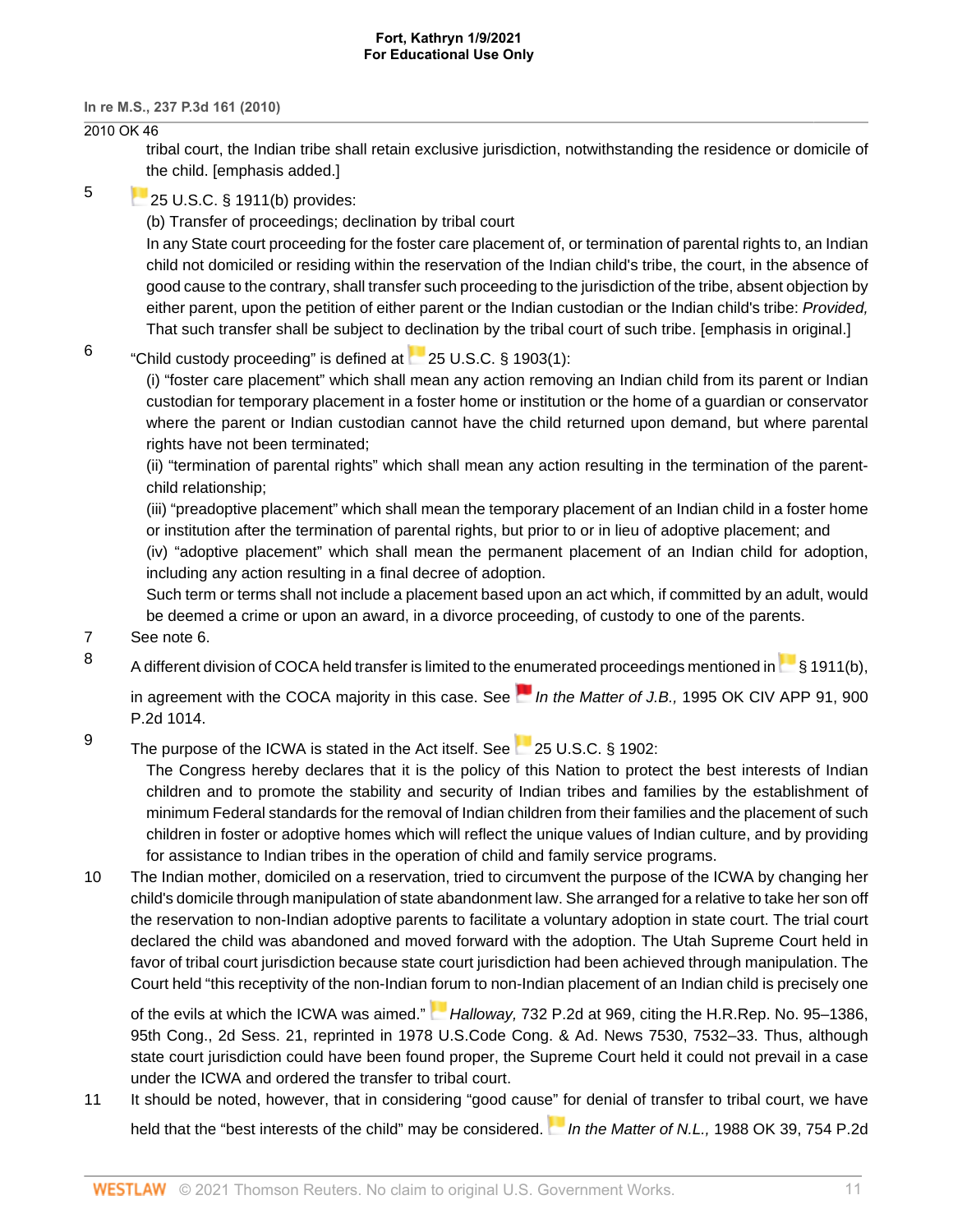#### **Fort, Kathryn 1/9/2021 For Educational Use Only**

**In re M.S., 237 P.3d 161 (2010)**

# 2010 OK 46

[863, 869,](http://www.westlaw.com/Link/Document/FullText?findType=Y&serNum=1988052285&pubNum=661&originatingDoc=Ib90709ba78c911df9513e5d1d488c847&refType=RP&fi=co_pp_sp_661_869&originationContext=document&vr=3.0&rs=cblt1.0&transitionType=DocumentItem&contextData=(sc.DocLink)#co_pp_sp_661_869)citing with approval, Matter of M.E.M., [195 Mont. 329, 635 P.2d 1313, 1317 \(1981\).](http://www.westlaw.com/Link/Document/FullText?findType=Y&serNum=1981147781&pubNum=0000661&originatingDoc=Ib90709ba78c911df9513e5d1d488c847&refType=RP&fi=co_pp_sp_661_1317&originationContext=document&vr=3.0&rs=cblt1.0&transitionType=DocumentItem&contextData=(sc.DocLink)#co_pp_sp_661_1317) The Montana Supreme Court reversed and remanded M.E.M., advising the state trial court to first decide the state court/ tribal court jurisdictional issue before the termination of parental rights issue. The Court held the State had to carry its burden of showing "good cause to the contrary" with "clear and convincing evidence that the best interests of the child would be injured by such a transfer." The Court also required consideration of the BIA Guidelines, advising that the best inter[est](https://1.next.westlaw.com/Link/RelatedInformation/Flag?documentGuid=Iaa3ade1ef46111d98ac8f235252e36df&transitionType=InlineKeyCiteFlags&originationContext=docHeaderFlag&Rank=0&contextData=(sc.DocLink) )s of the child could prevent a transfer of jurisdiction upon a "clear

and convincing" showing by the State.  $M.E.M., 195$  Mont. 329, 635 P.2d 1313, 1317.

- 12 The Guidelines are not statutes and are not mandatory. They represent BIA interpretations of ICWA provisions.
- <span id="page-11-0"></span>[13](#page-5-1) Under the BIA Guidelines, "good cause" is defined:
	- (a) Good cause not to transfer the proceeding exists if the Indian child's tribe does not have a tribal court as defined by the Act to which the case can be transferred.
	- (b) Good cause not to transfer the proceeding may exist if any of the following circumstances exists:
		- (i) The proceeding was at an advanced stage when the petition to transfer was received and the petitioner did not file the petition promptly after receiving notice of the hearing.
		- (ii) The Indian child is over twelve years of age and objects to the transfer.

(iii) The evidence necessary to decide the case could not be adequately presented in the tribal court without undue hardship to the parties or the witnesses.

(iv) The parents of a child over five years of age are not available and the child has had little or no contact with the child's tribe or members of the child's tribe.

(c) Socio-economic conditions and the perceived adequacy of tribal or Bureau of Indian Affairs social services or judicial systems may not be considered in a determination that good cause exists.

(d) The burden of establishing good cause to the contrary shall be on the party opposing the transfer.

- <span id="page-11-1"></span>[14](#page-5-2) Ms. Cooper's affidavit states that although arrangements were made for a telephone conference, they did not receive a call during the hearing.
- <span id="page-11-2"></span>[15](#page-6-0) Ms. Reynon also testified what the Tribe's understanding was if the parental rights were terminated: It's been the Tribe's understanding that the great aunt—first, Gabriel was going to be the placement resource. When she passed away, it was going to be Ms. Valdez.
- <span id="page-11-3"></span>[16](#page-6-1) In Baby Boy L., this Court declared the doctrine of the "existing Indian family exception" to the application of the ICWA was no longer viable. We recognized A.B. as a case which was in accord with our holding.
- <span id="page-11-4"></span>[17](#page-7-1) From the time of the Simmons' objection (July 5, 2006) until the Tribe's "motion to transfer" on August 4, 2006, is only four weeks.

<span id="page-11-5"></span>[18](#page-7-2) Oklahoma's counter-part to this section of the ICWA, [10 O.S.2001 § 40.3](http://www.westlaw.com/Link/Document/FullText?findType=L&pubNum=1000165&cite=OKSTT10S40.3&originatingDoc=Ib90709ba78c911df9513e5d1d488c847&refType=LQ&originationContext=document&vr=3.0&rs=cblt1.0&transitionType=DocumentItem&contextData=(sc.DocLink)), provides in part:

B. Except as provided for in subsection A of this section, the Oklahoma Indian Child Welfare Act applies to all state voluntary and involuntary child custody court proceedings involving Indian children, regardless of whether or not the children involved are in the physical or legal custody of an Indian parent or Indian custodian at the time state proceedings are initiated.

## <span id="page-11-6"></span>[19](#page-8-0) **40.1. Purpose–Policy of state**

The purpose of the Oklahoma Indian Child Welfare Act is the clarification of state policies and procedures regarding the implementation by the State of Oklahoma of the federal Indian Child Welfare Act, [P.L. 95–](http://www.westlaw.com/Link/Document/FullText?findType=l&pubNum=1077005&cite=UUID(I9819B45CC5-864920B0079-24EB3F5CDE9)&originatingDoc=Ib90709ba78c911df9513e5d1d488c847&refType=SL&originationContext=document&vr=3.0&rs=cblt1.0&transitionType=DocumentItem&contextData=(sc.DocLink)) [608.](http://www.westlaw.com/Link/Document/FullText?findType=l&pubNum=1077005&cite=UUID(I9819B45CC5-864920B0079-24EB3F5CDE9)&originatingDoc=Ib90709ba78c911df9513e5d1d488c847&refType=SL&originationContext=document&vr=3.0&rs=cblt1.0&transitionType=DocumentItem&contextData=(sc.DocLink)) It shall be the policy of the state to recognize that Indian tribes and nations have a valid governmental interest in Indian children regardless of whether or not said children are in the physical or legal custody of an Indian parent or Indian custodian at the time state proceedings are initiated. It shall be the policy of the state to cooperate fully with Indian tribes in Oklahoma in order to ensure that the intent and provisions of the federal Indian Child Welfare Act are enforced.